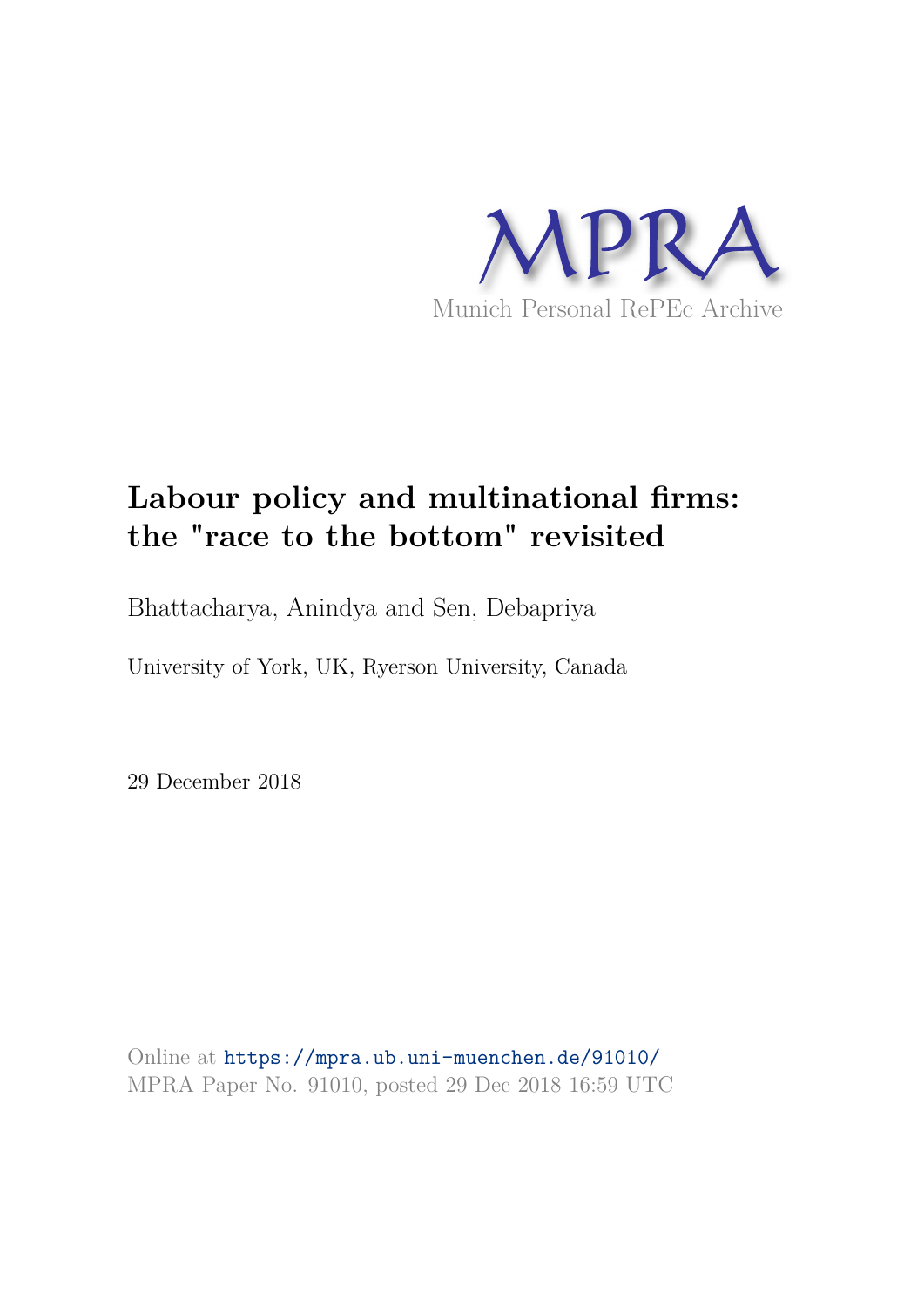# Labour policy and multinational firms: the "race to the bottom" revisited

Anindya Bhattacharya<sup>∗</sup> Debapriya Sen†

December 29, 2018

#### Abstract

This paper revisits the "race to the bottom" phenomenon in a simple game theoretic framework. We consider two countries and one multinational firm, which requires two inputs that are imperfect substitutes. In the benchmark model the labour of each country specializes in a distinct input. Seeking to maximize their labour incomes, countries simultaneously announce wages following which the firm chooses its labour employment in each country. We show that "race to the bottom" (countries setting minimum possible wages) is never an equilibrium. Moreover there are equilibria with "race to the top", that is, countries set maximum possible wages. This result is robust in an extended model where prior to competing in wages, each country can make input-specific investments to make its labour available for one or both inputs. Provided the production function of the firm is not asymmetrically intensive in either one of the two inputs, there are equilibria of the extended game with specialization (that is, countries invest in distinct inputs) as well as "race to the top".

Keywords: race to the bottom; race to the top; labour policy; multinational; constant elasticity of substitution

JEL Classification: F23, J42, O12

<sup>∗</sup>Department of Economics, University of York, York, UK.

<sup>†</sup>Department of Economics, Ryerson University, Toronto, ON, Canada.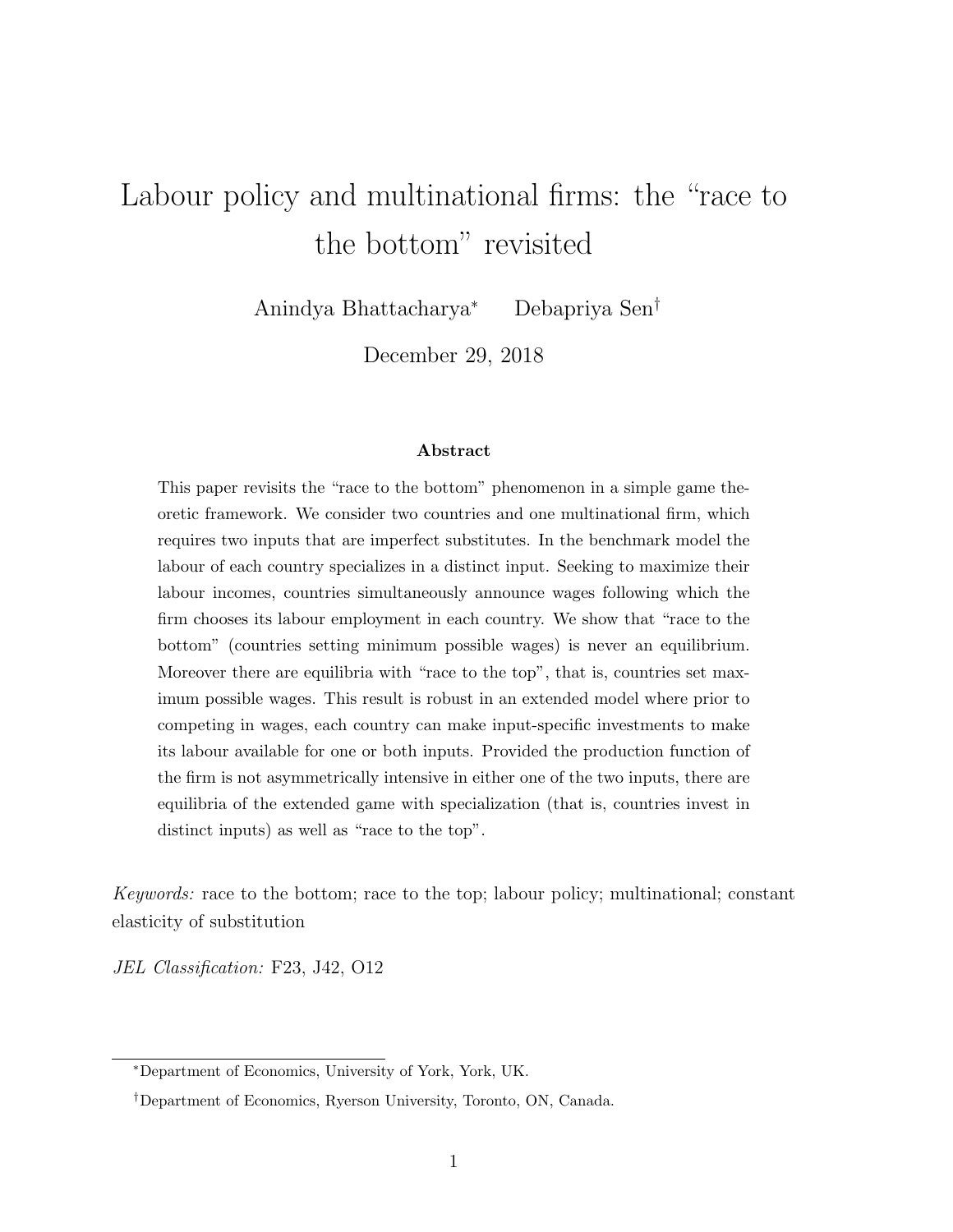# 1 Introduction

The phenomenon of competitive dilution of labour standards—"race to the bottom" by the governments of developing countries for attracting multinational corporate economic activities to one's country, especially for direct investment, is a crucial current issue in the political economy of such countries. We are tempted to quote from an editorial piece in the Economic and Political Weekly (June, 2014) providing a succinct but illuminating description of the phenomenon:

"The strategy is basically one of global labour arbitrage, which is a means whereby transnational business earns a higher rate of profit by shifting production to businesses in countries of the global South to take advantage of the significant wage difference...In the process, the countries of the South are driven to engage in a "race to the bottom" in order to emerge globally competitive as far as unit labour cost is concerned...Basically, business's need for labour market flexibility is being rationalised in terms of the supposed interests of workers as a whole—such flexibility is claimed to be in the latter's interest, for them to accept casual labour, variable wages and working hours linked to product market demand...The workers will now be told to conduct themselves in a manner that maintains and enhances flexibility "in their own interests"."

In this paper we revisit the phenomenon of "race to the bottom" in a simple game theoretic framework. We explore whether drastic strategic undercutting of labour's bargaining power, as reflected in the expected wage labourers can get, is an inevitable outcome of strategic competition between policy-makers of different countries. Toward this end, first we model the strategic behaviour of two countries as a two-player game with simultaneous moves where the action of each country is to choose a wage for its labourers (or a labour policy that might generate such a price as the expected wage). The payoffs to the players are determined by the production decision of a multinational monopsonist availing the labour inputs provided by these countries which may be substitutes but not *perfect* substitutes. Using the properties of supermodular games (see Milgrom and Roberts, 1990), we show that this game has a unique Nash equilibrium in pure strategies. Exploring the properties of this equilibrium, we find that "race to the bottom" (countries setting minimum possible wages) never emerges as an equilibrium outcome while the complete opposite—"race to the top" (countries setting maximum possible wages)—is possible for a range of relevant parameters of our model.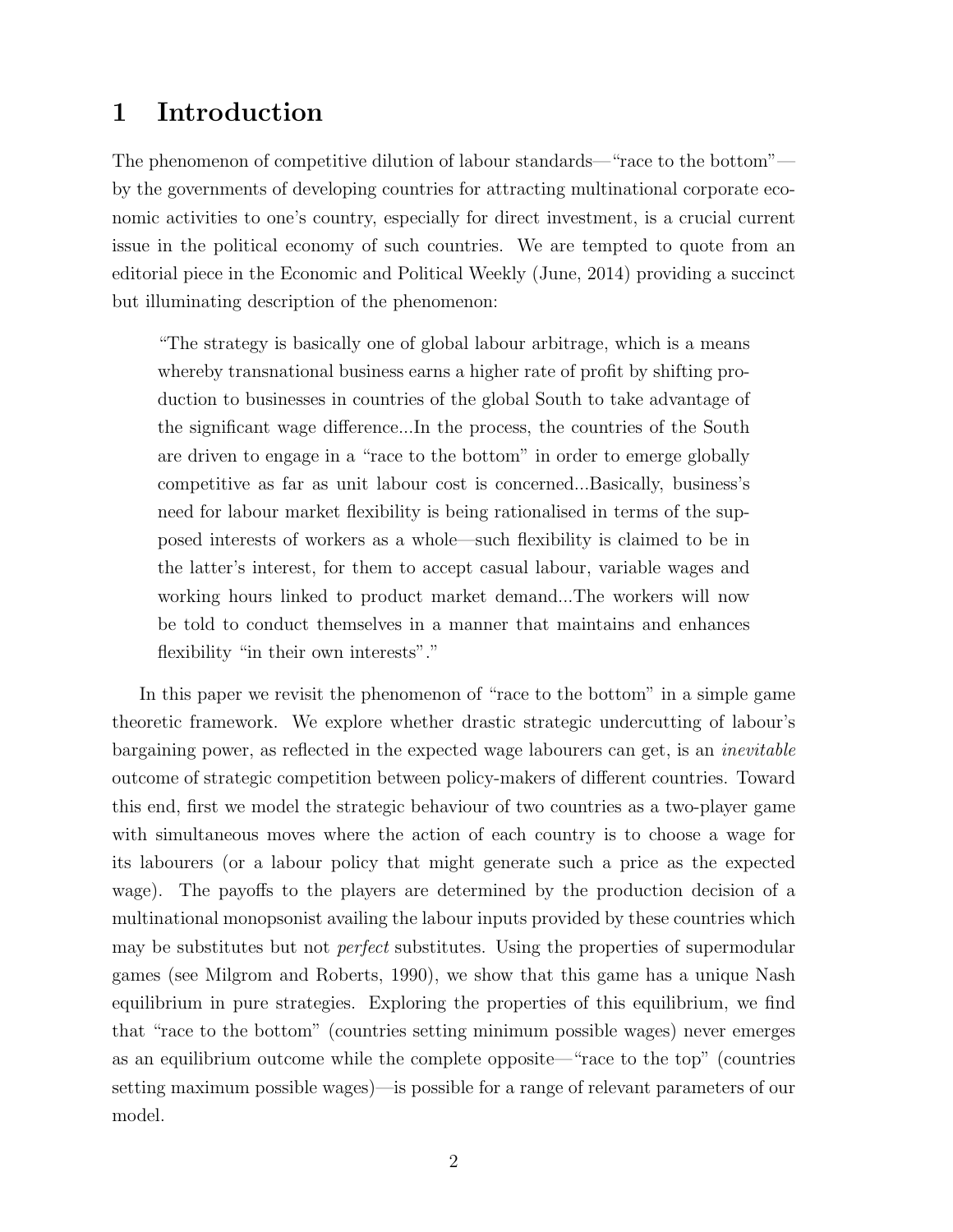We extend this benchmark model to incorporate the feature that at the very first stage, both countries have to decide simultaneously whether to make an input-specific fixed investment with the assumption that if such an investment is undertaken for a specific input, only then the country gets that input available for selling to the monopsonist. We show that provided the production function of the firm is not asymmetrically intensive in either one of the two inputs, in this augmented multi-stage game there are subgame perfect equilibria at which there is specialization as well as "race to the top", that is, each country specializes in getting an input different from the other and then sets the maximum possible wage for that labour-input.

While anecdotal descriptions of "race to the bottom" in labour standards or wages are quite common (see, again, EPW, 2014), concrete identification of the phenomenon often proved elusive (see Singh and Zammit, 2004; Potrafke, 2013). Recently Davies and Vadlamannati (2013) and Olney (2013) have provided empirical evidence in favour of such phenomena.

There has been consideration of whether the phenomenon of "race to the bottom" is inevitable and some channels through which this can be endogenously counteracted have been identified. Of course, generating externality of increased demand through increased wages is one well-known channel. This prevalent theme of development economics has been studied again by Cueto (2017) in the context of labour standards. In the context of tax competition, Baldwin and Krugman (2004) analyze how agglomeration effect can counteract "race to the bottom". Dorsch et al. (2014) see how pressure of getting re-elected in a democracy may induce a government to adopt ways to woo foreign investments other than lowering labour standards. Our research is along this line: that of identifying factors which can endogenously counteract this phenomenon.

Our work is motivated by the following simple observations. Race to the bottom in labour markets is akin to Bertrand competition: competitive undercutting of prices to increase demand for one's product. However, the possibility of relaxing such competition in presence of product differentiation is well-known (from onwards at least Shaked and Sutton, 1982). A multinational firm (MNC) often organizes production in more than one country for intermediate products to create its final product which is sold all over the world. This implies that for such an MNC, productive inputs obtainable in different countries may not be perfect substitutes although near-perfect substitution is still possible. As an example one might think of a car manufacturer obtaining mineral ore or processed metal from one country and having the assembly line in another country; in the first country it may obtain labour experienced in mining activities and in the second the labour skilled in works related to a modern automobile industry. We ex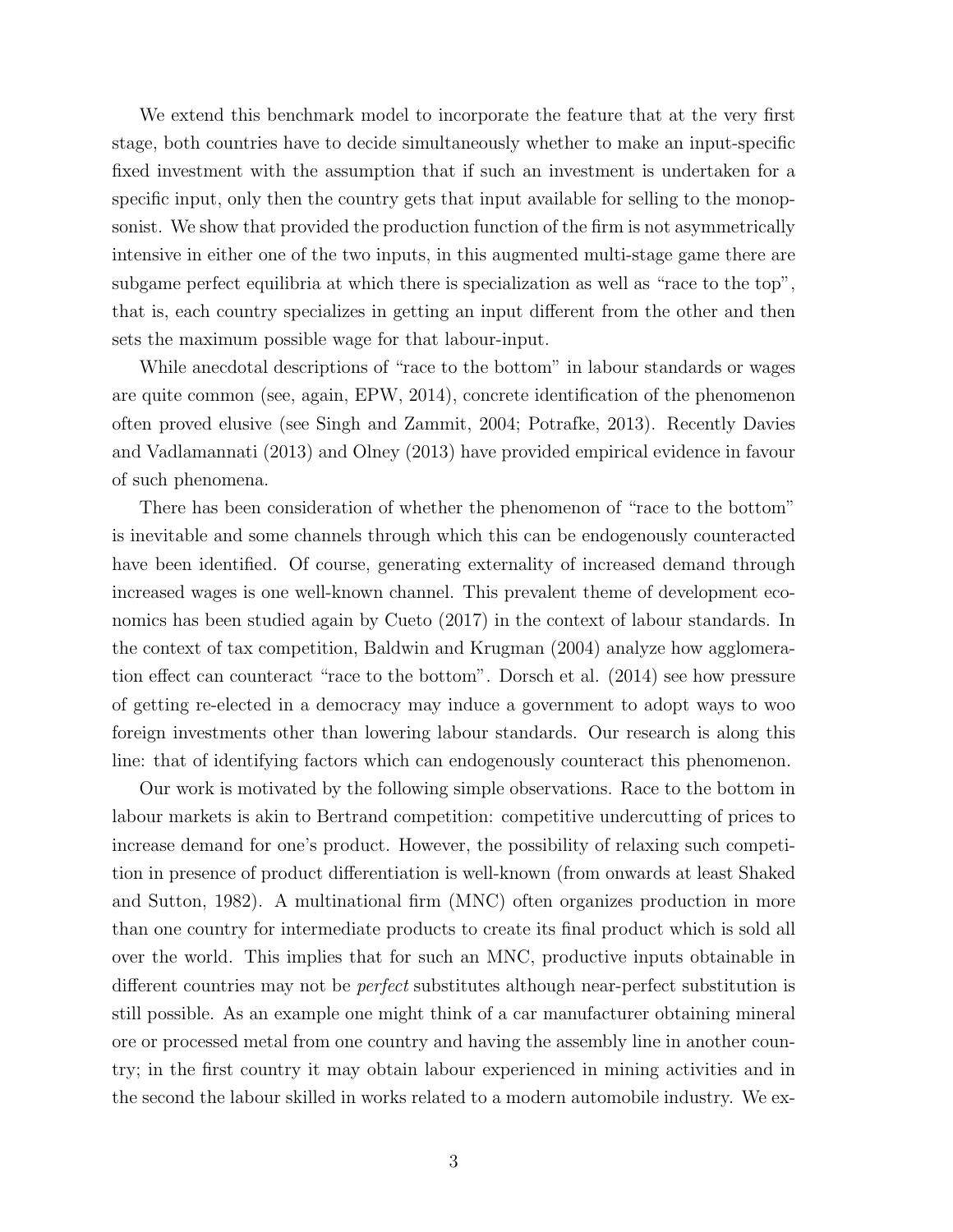plore the implication of such production processes involving imperfectly substitutable labour inputs.

To model the imperfect substitutability of the inputs in the MNC's production process, we adopt one usual approach of taking its production function to be of the CES type. Then we analyze the policy-setting game played by the two countries (as outlined above and described in detail in the next section). We look at the properties of pure strategy Nash equilibria as parameters in this benchmark model—especially the elasticity of substitution—change. However, our focus is on ascertaining whether "race to the bottom" is feasible (and we find the answer to be negative) and on identifying situations for which the completely opposite phenomenon, "race to the top", rather, is possible. Next we study the extended model focussing on the possibility of "race to the top" when countries first decide about making specific labour-inputs being available in the country.

There have been discussions on the channels through which foreign direct investment may better rights of the labourers in LDCs (see Mosley and Uno, 2007, especially pp.925-926 for a review they made on this issue). However, the channels identified were rather non-central and exogenous to the central choice problems of the firms and the governments. In contrast, the channel through which "race to the top" emerges in our model is through the core strategic choices in presence of imperfect substitutability of the factors of production. Moreover, while analyses of MNC's decisions of input choices are profuse (see the survey by Antras and Yeaple, 2014; also see Sly and Soderbery, 2014, whose work is close to the theme of this paper), our finding of the possibility of "race to the top" even when inputs are substitutes seems novel. We would like to mention here that in a recent paper Fukumura and Yamagishi (2018) have explored the possibility of "race to the top" in a model of minimum wage competition. However, our set-up is quite different, in fact somewhat opposite: in their model labour is partially mobile whereas in our model, as is natural in our context, labour is confined to its own country or geographical location.

The main ingredients of our setup and the benchmark model is described and analyzed in the following section. Section 3 gives the analysis of the extended model. Section 4 provides some concluding remarks. Most proofs are collected in the Appendix.

## 2 The benchmark model

There are two countries  $a, b$ . There is a multinational firm that requires two different labour inputs 1, 2 to carry out production of a final commodity which we take as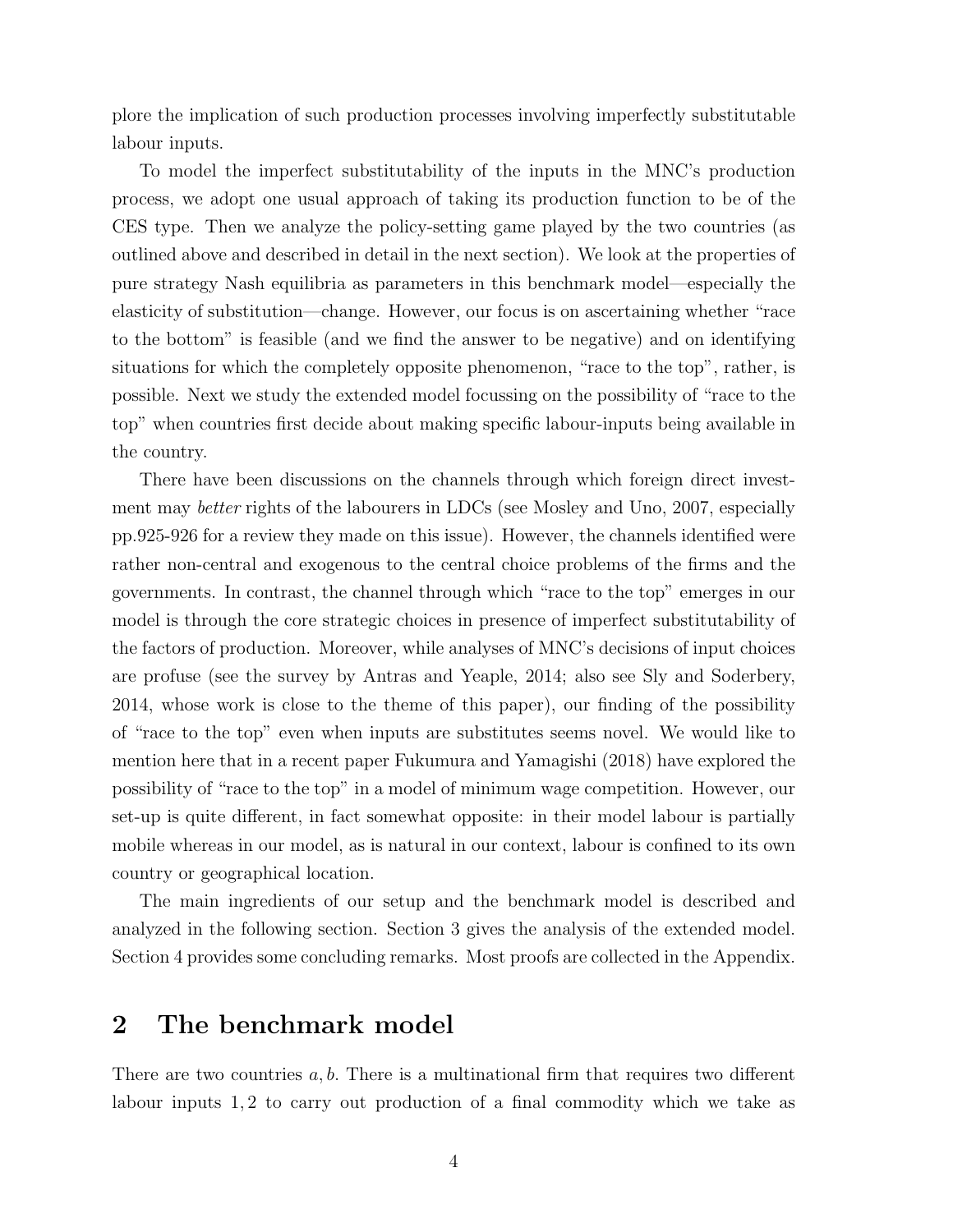the numeraire. The two inputs are imperfect substitutes. Let  $x_1, x_2$  be the amount of inputs 1, 2. The firm has a constant elasticity of substitution (CES) production function (Arrow et al., 1961) given by

$$
F(x_1, x_2) = \left[ \alpha x_1^{-\rho} + (1 - \alpha) x_2^{-\rho} \right]^{-1/\rho} \tag{1}
$$

where  $0 < \alpha < 1$  and  $\rho \in (-1, 0) \cup (0, \infty)$ , i.e.,  $\rho > -1$  and  $\rho \neq 0$ . As we assume that the product is the numeraire which is sold in the rest of the world, the function  $F$  is called the firm's profit function.<sup>1</sup>

Let  $w_1, w_2$  represent the wages for inputs 1, 2 which the firm has to pay. For any input  $i$ , the firm can purchase any quantity of that input from either of the countries, at the wages available in that country if the input is indeed available in the country. However, for both the inputs, the firm has an outside option for getting the input. For any input, the outside option has a unit wage  $\overline{w}$ .

Assume that the firm has a fixed amount of capital  $K > 0$  that it uses to pay for the inputs. The budget constraint of the firm is given by

$$
w_1 x_1 + w_2 x_2 = K \tag{2}
$$

For any  $w_1, w_2 > 0$ , the firm's constrained profit maximization problem (to maximize (1) subject to (2)) has a unique solution  $(x_1^*)$  $t_1^*(w_1, w_2), x_2^*(w_1, w_2))$ . Let  $\pi(w_1, w_2, K) =$  $F(x_1^*)$  $(x_1^*, x_2^*)$  be the maximized value of the profit of the firm.

The total labour population in country  $j \in \{a, b\}$  is denoted by  $\overline{x}^j$ . It is assumed that  $\bar{x}^a, \bar{x}^b$  are sufficiently large so that for the firm's problem, the labour constraint is never binding. If the labour of a country is available as an input for the firm, then the government or the decision-maker of that country sets a fixed wage for that input. At that wage, the firm may employ any labour for that input. Any labour that is not employed by the firm gets the reservation wage prevailing in that country.

Notice that it is not necessary that the government in each country has to *actually* administer a fixed wage. Think of a more realistic scenario that the labourers in each country and the management of the firm get into a bilateral conflict over the wages to be paid and where the probability of a party's winning depends on the labour policy adopted by the government. Then the wage set up by the government can be thought of as the expected price to be paid to the labourers of that country in the face of this possible conflict. However, in what follows, we shall adopt the simple convention as if the government in each country administers its wage for each labour input available in the country and offers the wages to the firm.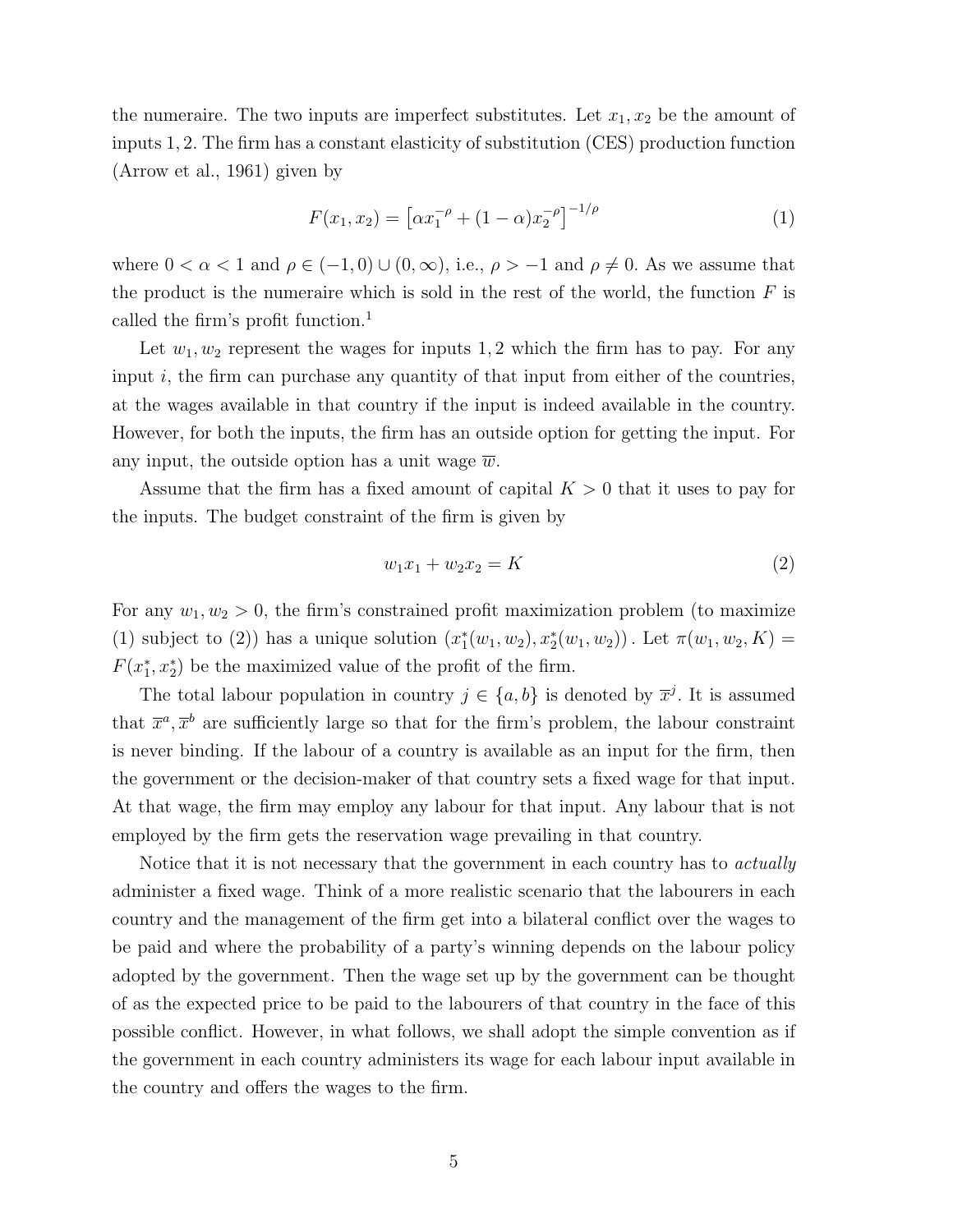#### 2.1 The benchmark model: further ingredients

In the benchmark model we consider the case where each country specializes in one (and only one) of the inputs. Specifically we assume country a specializes in input 1 and country  $b$  in input 2. Therefore, for the remainder of this section, we simply denote  $x_a = x_1$  and  $x_b = x_2$ . Likewise, the wages for the inputs are denoted simply by  $w_a, w_b$ .

The strategic interaction is modeled as a simultaneous-move game G where two countries simultaneously set wages (or, as we remarked above, equivalently, set policies resulting in effective wages)  $w_a, w_b$ . Note that if  $w_i$  exceeds  $\overline{w}$  (wage at firm's outside option), the firm will not employ any labour from country  $i$ . So there is no loss of generality in restricting  $w_a, w_b \leq \overline{w}$ . Given any such wage pair  $(w_a, w_b)$ , the firm employs  $x_i^*$ \* $(w_a, w_b)$  units of labour from<sup>2</sup>country *i*. Let  $\psi_i^M(w_a, w_b, K) = w_i x_i^*$  be the labour income accruing from the firm in country  $i$ . Any labour unit that is not employed by the firm earns the reservation wage  $\underline{w}^i$  of country i (for example, by working in a traditional sector). So the income for the labour that is not employed by the firm is  $\psi_i^T(w_a, w_b, K) = \underline{w}^i(\overline{x}^i - x_i^*)$  $i$ ). Consequently the total labour income in country i is

$$
\psi_i(w_a, w_b, K) = \psi_i^M(w_a, w_b, K) + \psi_i^T(w_a, w_b, K) = w_i x_i^* - \underline{w}^i x_i^* + \underline{w}^i \overline{x}^i
$$
(3)

For any  $(w_a, w_b)$ , the payoff of the decision-maker in each country is its total labour income given by (3). We assume  $0 < \underline{w}^i < \overline{w}$  for  $i \in \{a, b\}$ . So there is no loss of generality in taking  $w_i \in [\underline{w}^i, \overline{w}]$ . We look for *Nash Equilibria in pure strategies* (abbreviated simply as NE) for the game  $G$ .

Remark 1: Generally, the payoff of the decision-maker in each country can be a weighted sum of the firm's profit and its total labour income as follows

$$
\Pi_a(w_a, w_b) = \lambda_a \pi(w_a, w_b, K) + (1 - \lambda_a) \psi_a(w_a, w_b, K)
$$
  
\n
$$
\Pi_b(w_a, w_b) = \lambda_b \pi(w_a, w_b, K) + (1 - \lambda_b) \psi_b(w_a, w_b, K)
$$
\n(4)

where  $\lambda_a, \lambda_b \in [0,1]$  and  $\lambda_a + \lambda_b < 1$ . The interpretation of this general payoff function would be that a country's decision-maker, a priori, may have two kinds of incentives. It can get a share of the firm's profit which may be thought of a pecuniary gain of it or bribe paid to it by the firm. However, the decision-maker may also have some incentive for increasing the labourers' income (perhaps so that it does not get too unpopular). For our analysis we take  $\lambda_a = \lambda_b = 0$ . Later, at the end of this section we make a remark on the implication of having  $\lambda_i \neq 0$  (see Remark 4).

Remark 2: We outline a few notable features of this set-up. First, we focus on the labour policy and extract away from the other general equilibrium features of international trade: e.g., in our model the firm presumably sells its output in a third country.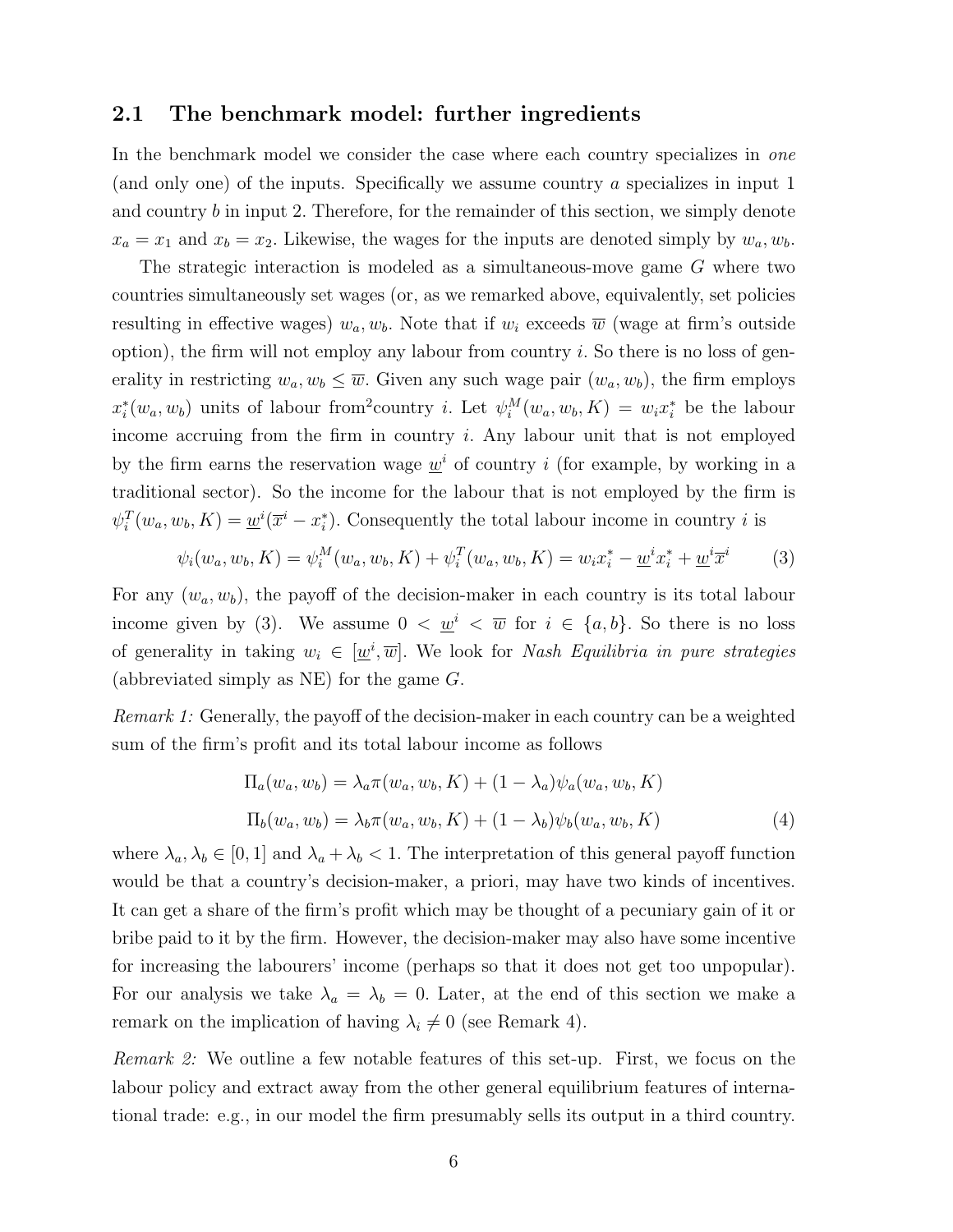Next, we endow the firm with maximum market power. Also, we allow substitutability of inputs for the firm apart from the single-point of perfect substitutability. And finally, with  $\lambda_i = 0$ , our model is equivalent to a variant of Bertrand duopoly with differentiated products.

**Lemma 1** The following hold for  $i, j \in \{a, b\}$  and  $i \neq j$ .

- $(i)$   $x_i^*$  $i$  is decreasing in  $w_i$ .
- $(iii)$   $x_i^*$  $i$  is increasing in  $w_j$  if  $\rho \in (-1,0)$  and decreasing in  $w_j$  if  $\rho \in (0,\infty)$ .
- (iii)  $\pi$  is decreasing in  $w_i$ .
- (iv)  $\psi_i^M$  is decreasing in  $w_i$  if  $\rho \in (-1,0)$  and increasing in  $w_i$  if  $\rho \in (0,\infty)$ .

Proof See the Appendix.

We explore the properties of NE of  $G$ . In particular, we are interested in whether the equilibria show strategic undercutting or otherwise. Therefore, we introduce the following definitions.

Definitions A NE of G has

- (i) race to the bottom property if  $w_i = \underline{w}^i$  for some  $i \in \{a, b\}$ ;
- (ii) complete race to the bottom property if  $w_i = \underline{w}^i$  for both  $i \in \{a, b\}$ ;
- (iii) race to the top property if  $w_i = \overline{w}$  for some  $i \in \{a, b\};$
- (iv) complete race to the top property if  $w_i = \overline{w}$  for both  $i \in \{a, b\}$ .

#### 2.2 The equilibria in the benchmark model

Proposition 1 below characterizes best responses of the players in G and shows that G has a unique NE. It also identifies some initial properties of the NE.

#### Proposition 1

- (I) The best responses of countries in the game G have the following properties.
	- (i) If  $\rho \in (-1,0)$ , then for any  $w_j \in [\underline{w}^j, \overline{w}]$ , country i has a unique best response  $B_i(w_j)$ . The best response function  $B_i$  is non-decreasing in  $w_j$ and  $B_i(w_j) > \underline{w}^i$  for any  $w_j \in [\underline{w}^j, \overline{w}].$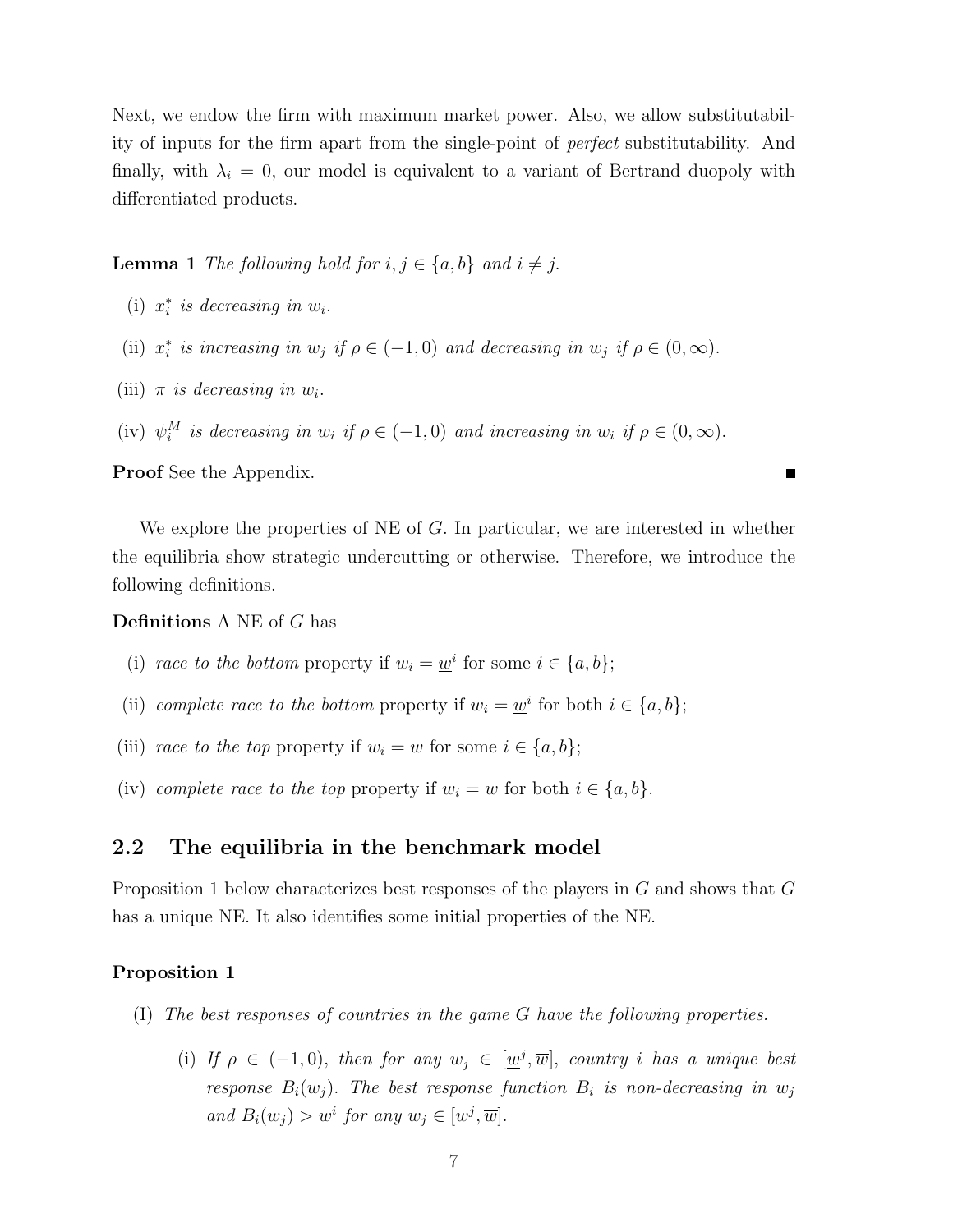- (ii) If  $\rho \in (0,\infty)$ , then for any  $w_j \in [\underline{w},\overline{w}]$ , country *i* has a unique best response  $\overline{w}$ .
- (II) The game G has a unique NE. The NE has the following properties.
	- (i) If  $\rho \in (-1,0)$ , then at the NE,  $w_i > w_i$  for  $i \in \{a,b\}$ , i.e., the NE does not have the race to the bottom property.
	- (ii) If  $\rho \in (0,\infty)$ , then the NE has the complete race to the top property.
- (III) The NE value of  $w_i$  is increasing in  $\underline{w}_i$  for  $i \in \{a, b\}$ .

Proof See the Appendix.

Since the case where  $\rho \in (0,\infty)$  is immediately clear, next we get on to the case where  $\rho \in (-1,0)$  and identify the property of the equilibrium as the parameters affecting demands vary.

**Proposition 2** Consider the game G. Let  $\rho \in (-1,0)$  and  $\delta \equiv -\rho \in (0,1)$ . Let  $\tau_a \equiv \alpha$ ,  $\tau_b \equiv 1 - \alpha$  and for  $i, j \in \{a, b\}, i \neq j$ , define

$$
\widetilde{\delta}_i \equiv \delta/[1 + (1 - \delta)(\tau_i/\tau_j)^{1/(1 - \delta)}] \in (0, \delta)
$$
\n(5)

- (i) (not race to the top) If  $\underline{w}^i < \delta_i \overline{w}$  for  $i \in \{a, b\}$ , then at the NE,  $w_i < \overline{w}$  for both i.
- (ii) (partial race to the top) If  $\underline{w}^i < \delta_i \overline{w}$  and  $\underline{w}^j \geq \delta \overline{w}$  for  $i, j \in \{a, b\}, i \neq j$ , then at the NE,  $w_i < \overline{w}$  and  $w_j = \overline{w}$ .
- (iii) (complete race to the top) If  $\underline{w}^i \geq \delta_i \overline{w}$  for both  $i \in \{a, b\}$ , then the NE has complete race to the top property.
- (iv) If  $\delta_i \overline{w} \leq \underline{w}^i < \delta \overline{w}$  and  $\underline{w}^j < \delta_j \overline{w}$  then the NE has either has "not race to the top" or shows partial race to the top.

Proof See the Appendix.

Notice that the most interesting aspect of our results so far is the possibility of having an equilibrium with "race to the top"—opposite to "race to the bottom"—even when  $\rho \in (-1,0)$ , that is, even when the labour inputs can be said to be substitutes in production. In the case where the two countries are symmetric with respect to reservation wages, we explore whether we can provide a bound on  $\rho$  for which the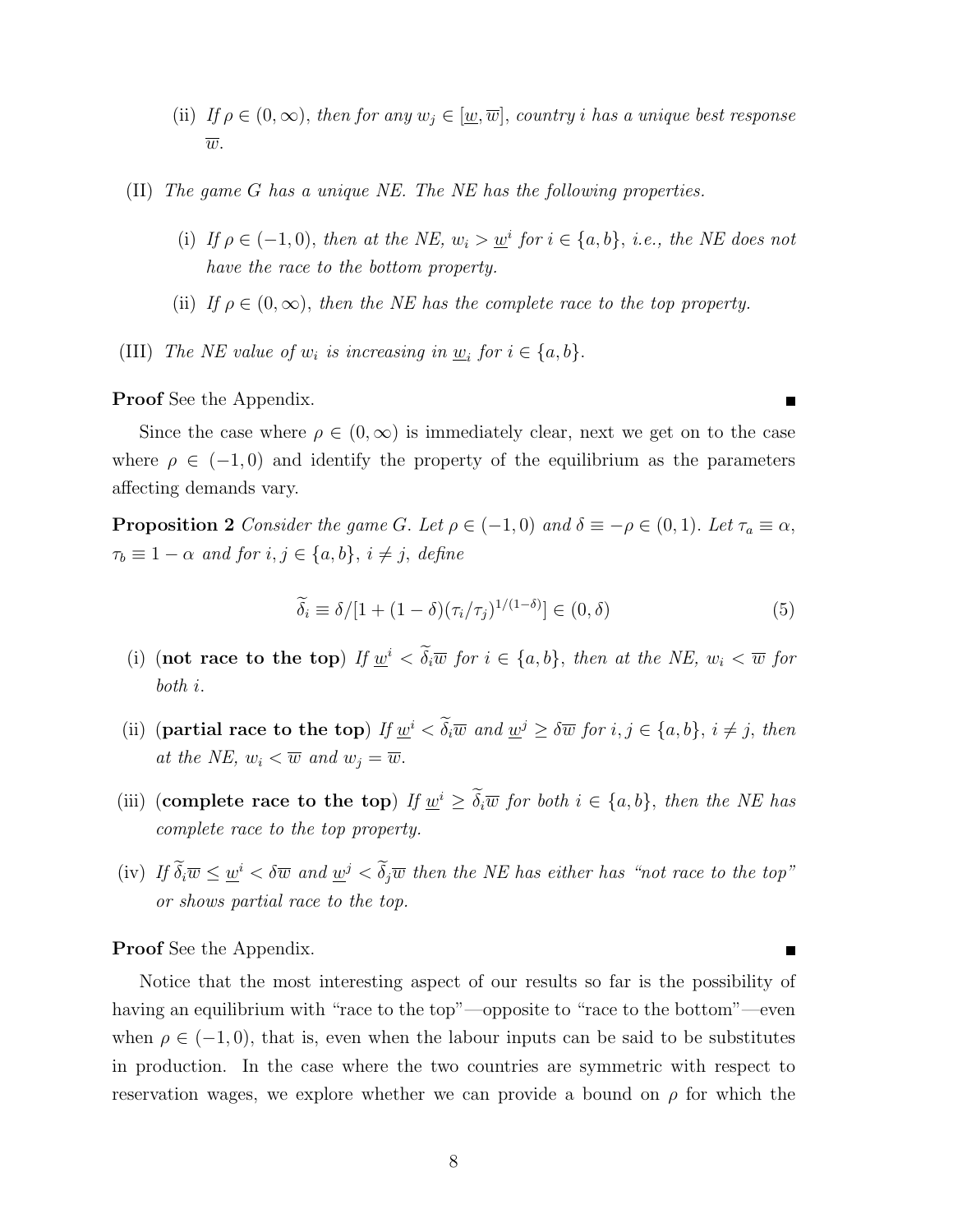equilibrium possesses this property. Let  $\underline{w}^a = \underline{w}^b = \underline{w}$  and denote  $\overline{w}/\underline{w} \equiv \theta$ . Also denote  $m \equiv \min{\lbrace \alpha/(1-\alpha), (1-\alpha)/\alpha \rbrace}$ . Since  $0 < m \le 1$  and  $\theta > 1$ , we have

$$
0 < 2/(1+\theta) \le (m+1)/(m\theta+1) < 1
$$

**Proposition 3** Suppose  $\underline{w}^a = \underline{w}^b = \underline{w}$ . If  $\delta \in (0, (m+1)/(m\theta+1)]$ , then the unique NE of G has race to the top property. Moreover if  $\delta \in (0, 2/(1+\theta)],$  then the unique NE of G has complete race to the top property.

#### Proof See the Appendix.

To summarize, the unique equilibrium of  $G$  does not have "race to the bottom" property. When inputs are complementary in production, the equilibrium has "complete race to the top" property. However, even when the labour inputs can be said to be substitutes in production (but when they are not perfect substitutes) it is possible to have equilibria showing "race to the top", the opposite feature of "race to the bottom". We provide characterization of such equilibria in terms of the parameters affecting demand.

Given the nature of the conditions in Proposition 2, the central proposition characterizing the equilibrium in this section, the economics behind the proposition seems as follows. At an equilibrium  $(\overline{w}, \overline{w})$  if a country reduces wage, then indeed the demand for its labour goes up. However, if the substitution of labour in its favour, driven by the parameters controlling the firm's demand for labour is low enough in magnitude, then the total labour income resulting from such a unilateral lowering of wage, may, however, go down owing to the lowering of the wage. Moreover, as the reservation wage in the country goes up, the volume of incremental labour income of the labour units shifting from the reservation sector to the monopsonist would also be low enough. Therefore, as  $\underline{w}^{i}$  increases or as the degree of plausible substitution of labour goes down, the propensity of "race to the top" being an equilibrium phenomenon goes up.

Remark 3: Note that our model is equivalent to a variant of Bertrand duopoly with differentiated products. Therefore, this exercise can also be seen as a contribution to the literature on oligopoly pricing without invoking any connection to the economics of developing countries. Analyses of price-setting duopoly with differentiated products (with consumer utility function being of linear-quadratic form) are available (see, e.g., Zanchettin, 2006). However, we consider our framing of the model to be helpful in throwing light in analyzing inter-country competition for getting multinational in-

 $\blacksquare$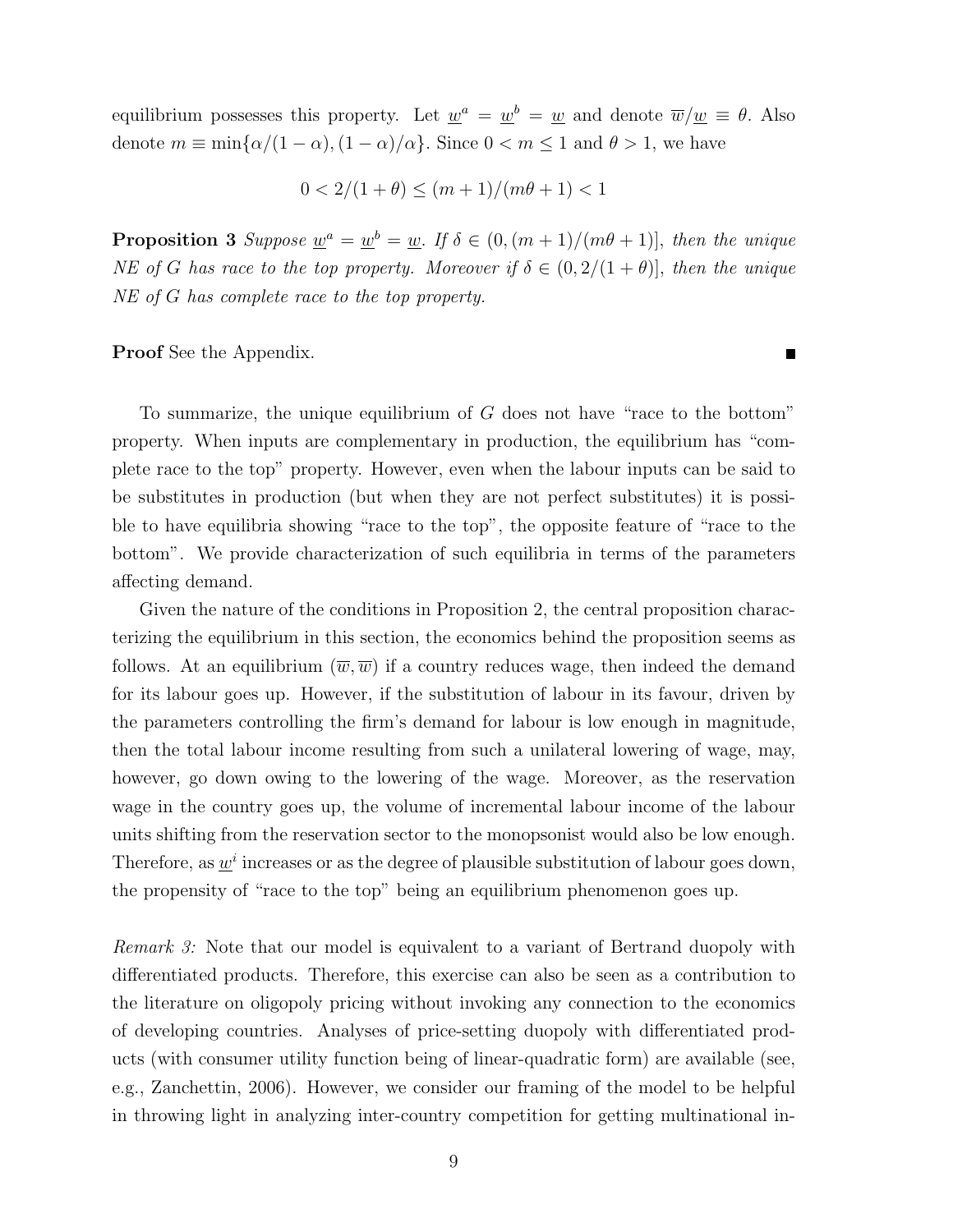vestments. Moreover, the feature of "race to the top" in equilibrium choice seems novel.

Remark 4: Our specification of payoff for the countries—consisting of labour income only—is crucial for our result. By Lemma 1,  $\pi$  is decreasing in  $w_i$ . It follows from (4) that in the general case if  $\lambda_i$  (the weight put by the decision-maker of country i to the profit of the firm) can be made large enough, then it would be optimal for the decision-maker of country i to push the effective wages down and thus, "race to the bottom" may re-appear as an equilibrium outcome. Looking at the case  $\lambda_i = 0$  enables us to concentrate on the issue of endogenous counteracting of "race to the bottom" and to explore the rather counter-intuitive possibility of the "race to the top".

## 3 An extension: endogenous specialization

The benchmark model assumed that each of the two countries is endowed with one distinct country-specific labour input. In this section we drop this assumption and extend the model by making the choices of specialization endogenous. In the extended model, to make a specific labour input available in a country the government of that country has to carry out an initial input-specific investment. This investment can be conceptualized as a training program which enriches the input-specific human capital of the labour-force or it can correspond to the fixed cost associated with building an infrastructure. Specifically, we assume that a country has to make investment  $c > 0$ for every input, so that it has to invest  $2c$  if it wishes that both kinds of labour-inputs are available within the country.

Note that thematically the analysis following our assumption of input-specific investment is quite close to analyzing price competition in a differentiated duopoly following a quantity precommitment. There is a literature that has looked at this problem with quadratic utility functions (e.g., Yin and Ng, 1997; 2000). However, our focus is a little different. First, we do not concentrate on the precise quantity of capacity creation: we assume that once the specific investment for an input is made in a country, any labour unit of that country can be used for that input. Further, our goal is to verify whether the equilibrium behaviours of wage-setting as observed in the benchmark model—especially the "race to the top" behaviour—continue even when the countries choose on the decision to generate the inputs at a prior stage.

The strategic interaction in this extended framework is modeled as the extensiveform game Γ. In stage 1 of Γ, the two countries simultaneously decide to make one of the following investment choices: (i) invest only for input 1 by incurring cost  $c$  (choice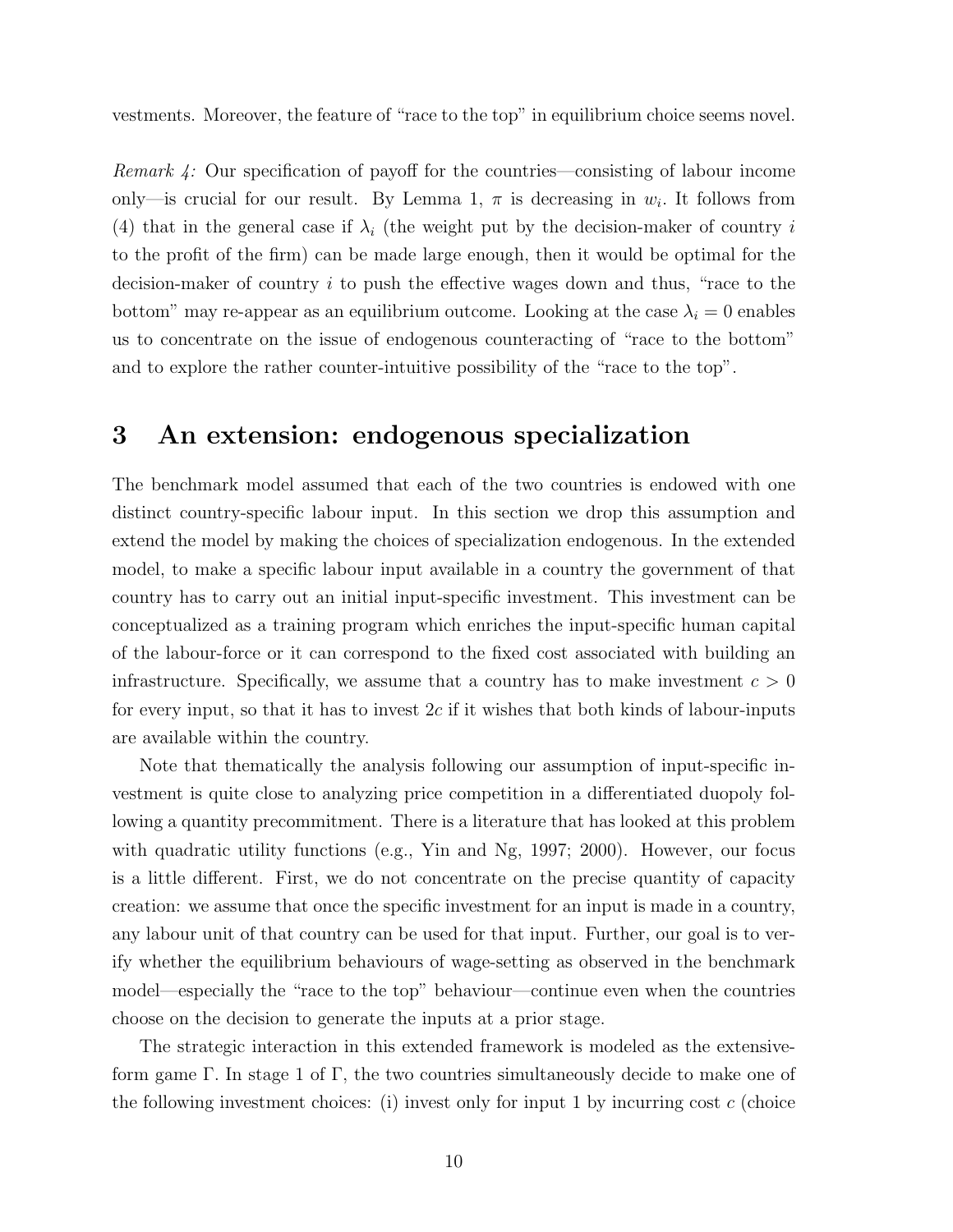1), (ii) invest only for input 2 by incurring cost c (choice 2), (iii) make investment for both inputs by incurring cost  $2c$  (choice 12) and (iv) invest for none of the inputs (choice 0). The investment choices become commonly known at the end of stage 1. In stage 2, countries simultaneously announce wages for inputs in which they have made investment. For  $j \in \{a, b\}$  and  $i \in \{1, 2\}$ , if country j has invested in only input i, it announces  $w_i^j > 0$  (wage of input *i*); if it has invested in both inputs, it announces wage pair  $(w_1^j)$  $^{j}_{1}, w^{j}_{2}$  $2^j$  such that  $w_i^j > 0$  for both  $i \in \{1, 2\}$ ; if it has not invested at all, there is no wage announcement. In stage 3, the firm chooses how much of each input to buy and use from each country. We continue to assume that the government of each country seeks to maximize its total labour income. We restrict to pure strategies to determine subgame perfect Nash equilibria (SPNE) of Γ.

Recall that there is an external source—the outside option of the firm—at which the firm can obtain any input at wage  $\overline{w}$ . So the firm will not purchase an input in a country that sets a wage higher than  $\overline{w}$  for that input. Since the profit of the firm is decreasing in the wage of any input, for each input it is optimal for the firm to employ labour from a location that offers the lowest wage. We retain the tie-breaking assumption that if the lowest wage for an input offered by the countries is  $\overline{w}$ , then the firm does not use the external source. Furthermore, for ease of presentation we carry out the analysis of the extended game  $\Gamma$  under the assumption that the countries are symmetric with respect to reservation wages, that is,  $\underline{w}^a = \underline{w}^b = \underline{w}$ .

For  $t_a, t_b \in \{1, 2, 12, 0\}$ , let  $\Gamma(t_a, t_b)$  be the subgame of  $\Gamma$  that follows the investment choice  $t_i$  by country j. Observe that the cost of investment of any country is incurred prior to this subgame. So this cost can be ignored to determine NE outcomes of the subgames  $\Gamma(t_a, t_b)$ . If for  $i = 1, 2$ , the firm employs  $x_i^j$  units of input i at wage  $w_i$  from country j, then given the assumption  $\underline{w}^a = \underline{w}^b = \underline{w}$ , the total labour income of country j is

$$
w_1 x_1^j + w_2 x_2^j + \underline{w}(\overline{x}^j - x_1^j - x_2^j) = (w_1 - \underline{w})x_1^j + (w_2 - \underline{w})x_2^j + \underline{w}\overline{x}^j \tag{6}
$$

Note if  $x_1^j > 0$  and  $x_2^j = 0$ , then the labour income in (6) is  $(w_1 - \underline{w})x_1^j + \underline{w}\overline{x}^j$  whereas if  $x_1^j = 0$  and  $x_2^j > 0$ , it is  $(w_2 - \underline{w})x_2^j + \underline{w}\overline{x}^j$ . If  $x_1^j = x_2^j = 0$ , the labour income is  $\underline{w}\overline{x}^j$ . Noting that the constant term  $\underline{w}\overline{x}^j$  is common in the labour income of country j for any  $w_i, x_i^j$ <sup>*i*</sup>, we can consider the payoff of country *j* in  $\Gamma(t_a, t_b)$  to be simply the "incremental labour income" above the reservation labour income  $\underline{w}\overline{x}^j$ .

Denote by  $\phi_i^j$  $i(w_1, w_2)$  the incremental labour income of country j when (i) the only labour input that the firm employs from country  $j$  is input  $i$  and (ii) the firm employs  $x_i^*$  $i(w_1, w_2)$  units of input i (its optimal amount of input i at  $(w_1, w_2)$ ) at wage  $w_i$  from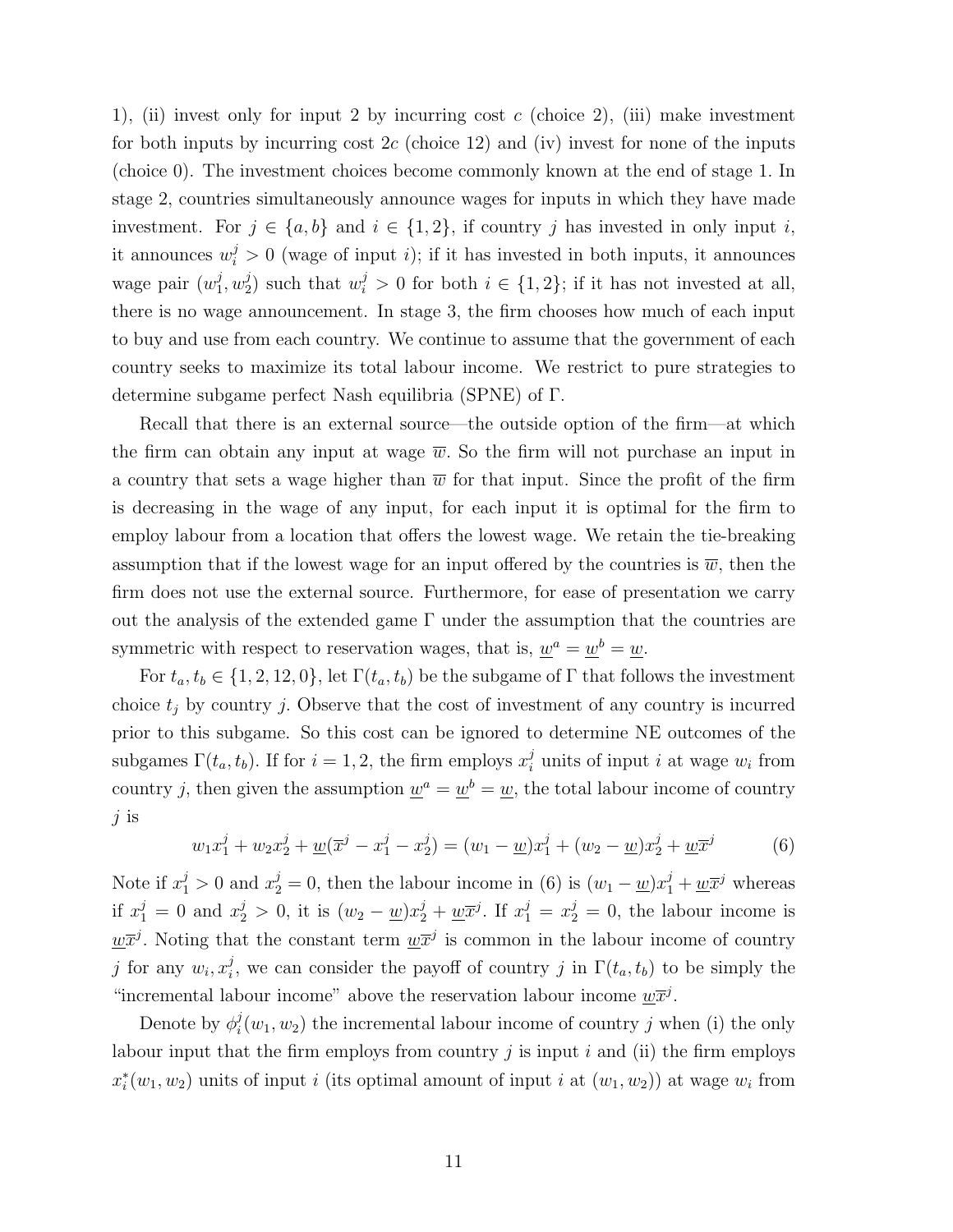country  $j$ , that is,

$$
\phi_i^j(w_1, w_2) := (w_i - \underline{w}) x_i^*(w_1, w_2)
$$
\n(7)

Denote by  $\phi_{12}^j(w_1, w_2)$  the incremental labour income of country j when for both  $i =$ 1, 2, the firm employs  $x_i^*$  $i(w_1, w_2)$  units of input i at wage  $w_i$  from country j. That is,

$$
\phi_{12}^j(w_1, w_2) := (w_1 - \underline{w})x_1^*(w_1, w_2) + (w_2 - \underline{w})x_2^*(w_1, w_2) = \phi_1^j(w_1, w_2) + \phi_2^j(w_1, w_2)
$$

Since  $w_1x_1^*$  $x_1^*(w_1, w_2) + w_2 x_2^*$  $j_2^*(w_1, w_2) = K$ , we have

$$
\phi_{12}^j(w_1, w_2) = K - \underline{w}(x_1^*(w_1, w_2) + x_2^*(w_1, w_2))
$$
\n(8)

Note from (7) and (8) that  $\phi_i^a(w_1, w_2) = \phi_i^b(w_1, w_2)$  and  $\phi_{12}^a(w_1, w_2) = \phi_{12}^b(w_1, w_2)$ . Henceforth we denote the expressions in (7) and (8) simply by  $\phi_i(w_1, w_2)$  and  $\phi_{12}(w_1, w_2)$ dropping the superscript j. Also observe that

$$
\phi_{12}(w_1, w_2) = \phi_1(w_1, w_2) + \phi_2(w_1, w_2)
$$
\n(9)

**Lemma 2** (i) If  $w_1 \leq w_2$ , then  $\phi_{12}(w_1, w_2)$  is increasing in  $w_1$  and if  $w_2 \leq w_1$ , then  $\phi_{12}(w_1, w_2)$  is increasing in  $w_2$ .

(ii) For  $w_1, w_2 \in (0, \overline{w}]$ , the unique maximum of  $\phi_{12}(w_1, w_2)$  is attained at  $w_1 = w_2 = \overline{w}$ .

Proof See the Appendix.

#### 3.1 SPNE of  $\Gamma$

Recall that for  $\rho \in (-1,0)$ , we denote  $\delta \equiv 1 - \rho$  so that  $\delta \in (0,1)$ . Also recall that for the case  $\underline{w}^a = \underline{w}^b = \underline{w}$ , we denote  $\theta \equiv \overline{w}/\underline{w}$ . We have shown in Proposition 3 that if  $\delta \leq 1/(1+\theta)$ , then the unique NE of the game G has complete race to the top property.

The next proposition shows this result is robust under endogenous choices of specialization when the production function of the firm is not asymmetrically intensive in either one of the two inputs. Specifically, when  $\alpha$  (the *distribution parameter* of the CES function (1)) is close to  $1/2$ , there is always an interval of magnitudes of c for which the extended game  $\Gamma$  has an SPNE that has specialization as well as complete race to the top.

**Proposition 4** Suppose  $\underline{w}^a = \underline{w}^b = \underline{w}$  and let  $\delta \leq 2/(1+\theta)$ . Then  $\exists \varepsilon \in (0,1/2)$  such that for any  $\alpha \in (1/2 - \varepsilon, 1/2 + \varepsilon)$ :

 $\exists 0 \leq \underline{c}(\alpha) < \overline{c}(\alpha)$  such that if  $c \in (\underline{c}(\alpha), \overline{c}(\alpha))$ , then  $\Gamma$  has an SPNE that has specialization in inputs as well as complete race to the top. Specifically, for  $i, j \in \{1, 2\}$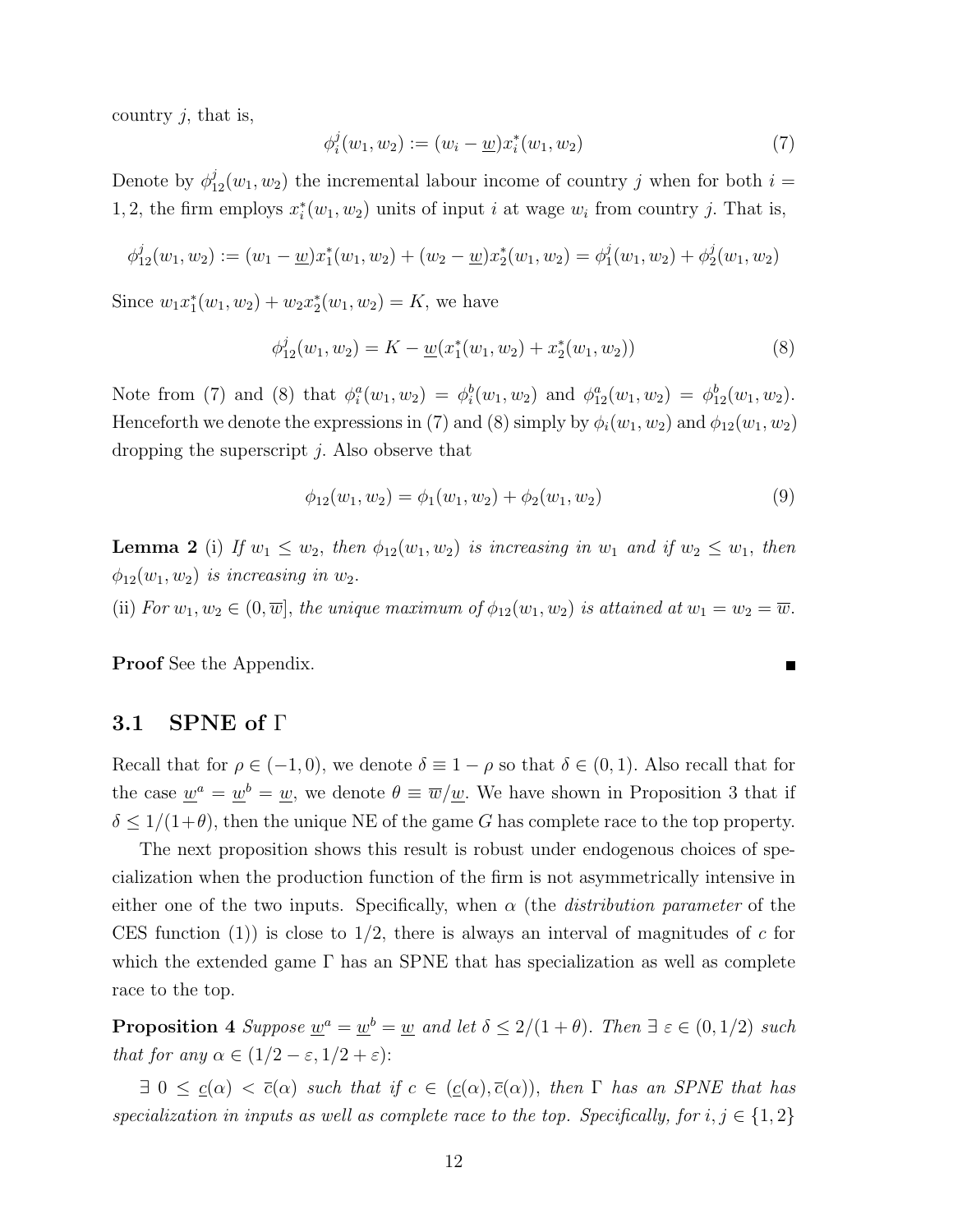and  $i \neq j$ , the following outcome is an SPNE: country a invests only in input i, country b invests only in input j and the wage set for each input is  $\overline{w}$ . Furthermore there is no other SPNE where at least one of the countries invests in only one input.

**Proof** To determine SPNE of Γ we note that for any  $t_a, t_b \in \{0, 1, 2, 12\}$ , either (a) the subgame  $\Gamma(t_a, t_b)$  has multiple NE, all of which give the same input wages and payoffs, or (b) it has a unique NE (see Observations 1-6, Section 5.2, Appendix). Using these results, the interaction between countries a, b in stage 1 of  $\Gamma$  can be presented as the following "reduced form" game of investment choices in Table 1 where the payoff of a country in the cell  $(t_a, t_b)$  is its NE payoff at  $\Gamma(t_a, t_b)$  net of its cost of investment. For  $i \in \{1,2\}, \, \widetilde{w}_i(\alpha) \in (\underline{w},\overline{w}]$  is a function of  $\alpha$ . We write a payoff  $\phi_i(\cdot, \cdot | \alpha)$  to indicate that  $\phi_i$  is a function of  $\alpha$ . Note that  $\phi_{12}(w, w)$  is independent of  $\alpha$ .

|                |                                                  |                                                               |                                                               | 12                                                           |
|----------------|--------------------------------------------------|---------------------------------------------------------------|---------------------------------------------------------------|--------------------------------------------------------------|
| 0              | 0,0                                              | $\theta$ .                                                    | $\theta$                                                      | 0,                                                           |
|                |                                                  | $\phi_1(\overline{w}, \overline{w} \alpha) - c$               | $\phi_2(\overline{w}, \overline{w} \alpha) - c$               | $\phi_{12}(\overline{w}, \overline{w}) - 2c$                 |
|                | $\phi_1(\overline{w}, \overline{w} \alpha) - c,$ | $-c, -c$                                                      | $\phi_1(\overline{w}, \overline{w} \alpha) - c,$              | $-c.$                                                        |
|                |                                                  |                                                               | $\phi_2(\overline{w}, \overline{w} \alpha) - c$               | $\phi_2(\underline{w}, \widetilde{w}_2(\alpha) \alpha) - 2c$ |
| $\overline{2}$ | $\phi_2(\overline{w}, \overline{w} \alpha) - c,$ | $\phi_2(\overline{w}, \overline{w} \alpha) - c,$              | $-c, -c$                                                      | $-c.$                                                        |
|                |                                                  | $\phi_1(\overline{w}, \overline{w} \alpha) - c$               |                                                               | $\phi_1(\widetilde{w}_1(\alpha), \underline{w} \alpha) - 2c$ |
| 12             | $\phi_{12}(\overline{w}, \overline{w}) - 2c,$    | $\phi_2(\underline{w}, \widetilde{w}_2(\alpha) \alpha) - 2c,$ | $\phi_1(\widetilde{w}_1(\alpha), \underline{w} \alpha) - 2c,$ | $-2c, -2c$                                                   |
|                |                                                  |                                                               |                                                               |                                                              |

Table 1: The reduced form game  $\Gamma^*_{\alpha}$  of investment choices

Observe that for any  $\alpha \in (0,1)$ , a pair of investment choices  $(t_a, t_b)$  constitutes an SPNE of  $\Gamma$  if and only if  $(t_a, t_b)$  is an NE of the reduced form game  $\Gamma^*_{\alpha}$ .

By (8),  $\phi_{12}(w_1, w_2 | \alpha) = \phi_1(w_1, w_2 | \alpha) + \phi_2(w_1, w_2 | \alpha)$ . Since  $\phi_1(\underline{w}, w_2 | \alpha) = 0$  and  $\phi_2(w_1,\underline{w}|\alpha) = 0$ , we have  $\phi_2(\underline{w},w_2|\alpha) = \phi_{12}(\underline{w},w_2|\alpha)$  and  $\phi_1(w_1,\underline{w}|\alpha) = \phi_{12}(w_1,\underline{w}|\alpha)$ . Then by Lemma 2 it follows that

$$
\phi_1(w_1, \underline{w}|\alpha) < \phi_{12}(\overline{w}, \overline{w}) \text{ and } \phi_2(\underline{w}, w_2|\alpha) < \phi_{12}(\overline{w}, \overline{w}) \tag{10}
$$

Consider  $\alpha = 0.5$ . Note that  $\phi_1(\overline{w}, \overline{w}|0.5) = \phi_2(\overline{w}, \overline{w}|0.5) = (1/2)\phi_{12}(\overline{w}, \overline{w})$ . By (10), we have  $\phi_1(w_1,\underline{w}|0.5)<2\phi_1(\overline{w},\overline{w}|0.5)$  and  $\phi_2(\underline{w},w_2|0.5)<2\phi_2(\overline{w},\overline{w}|0.5)$ . Hence

$$
\phi_1(w_1, \underline{w}|0.5) - \phi_1(\overline{w}, \overline{w}|0.5) < \phi_1(\overline{w}, \overline{w}|0.5) = \phi_2(\overline{w}, \overline{w}|0.5)
$$
 and  
 $\phi_2(\underline{w}, w_2|0.5) - \phi_2(\overline{w}, \overline{w}|0.5) < \phi_2(\overline{w}, \overline{w}|0.5) = \phi_1(\overline{w}, \overline{w}|0.5).$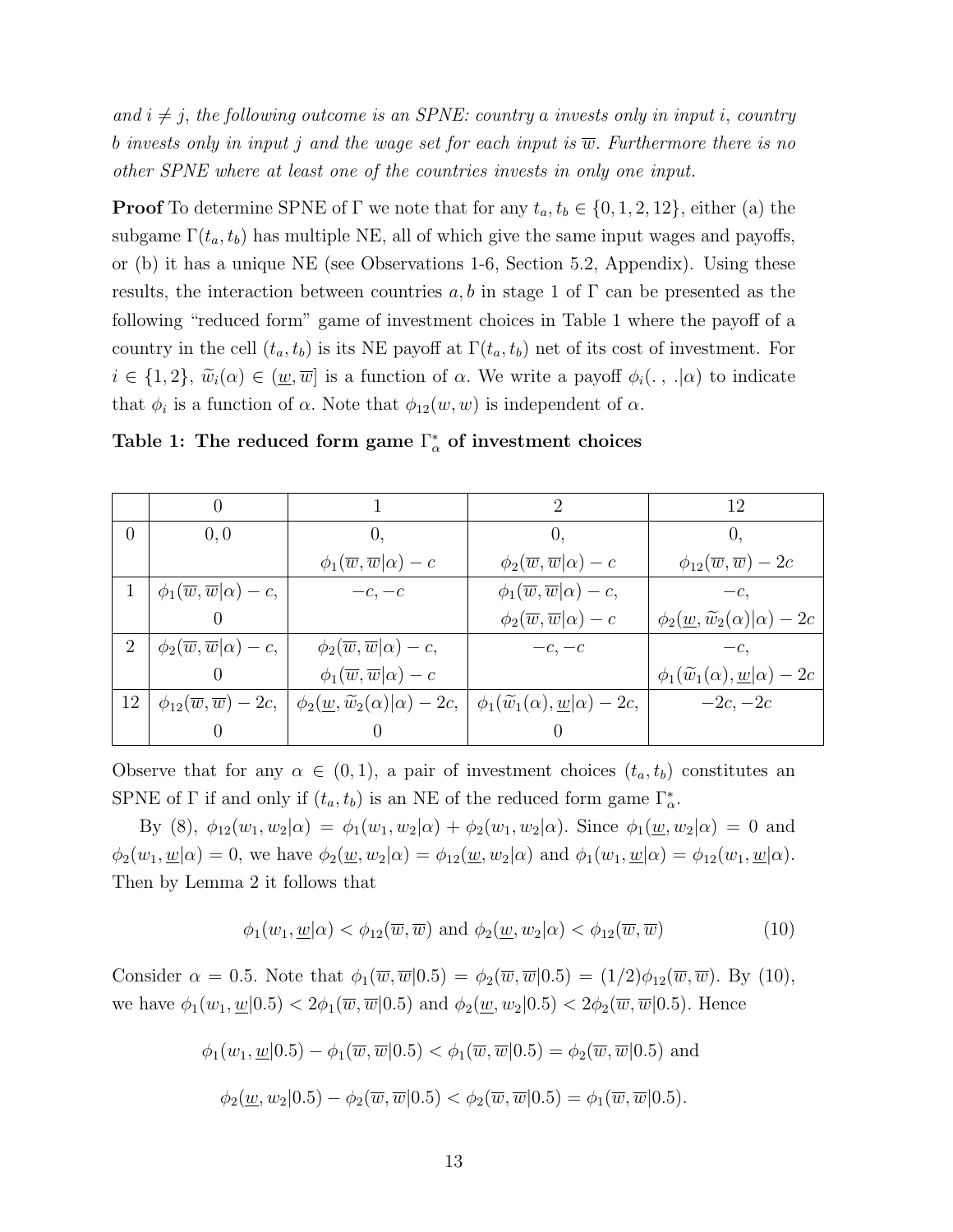Taking  $w_i = \tilde{w}_i(0.5)$ , these inequalities imply

$$
\phi_1(\widetilde{w}_1(0.5), \underline{w}|0.5) - \phi_1(\overline{w}, \overline{w}|0.5) < \phi_i(\overline{w}, \overline{w}|0.5) \text{ and}
$$
  

$$
\phi_2(\underline{w}, \widetilde{w}_2(0.5)|0.5) - \phi_2(\overline{w}, \overline{w}|0.5) < \phi_i(\overline{w}, \overline{w}|0.5) \text{ for } i = 1, 2
$$
 (11)

Since the functions  $\phi_1, \phi_2$  are continuous in  $\alpha$ , from (11) we conclude that  $\exists \varepsilon \in (0, 0.5)$ such that for all  $\alpha \in [0.5 - \varepsilon, 0.5 + \varepsilon]$ :

$$
\phi_1(\widetilde{w}_1(\alpha), \underline{w}|\alpha) - \phi_1(\overline{w}, \overline{w}|\alpha) < \phi_i(\overline{w}, \overline{w}|\alpha)
$$
 and  

$$
\phi_2(\underline{w}, \widetilde{w}_2(\alpha)|\alpha) - \phi_2(\overline{w}, \overline{w}|\alpha) < \phi_i(\overline{w}, \overline{w}|\alpha)
$$
 for  $i = 1, 2$  (12)

For  $\alpha \in [0.5 - \varepsilon, 0.5 + \varepsilon]$ , denote  $\overline{c}(\alpha) := \min\{\phi_1(\overline{w}, \overline{w}|\alpha), \phi_2(\overline{w}, \overline{w}|\alpha)\}\$ and

$$
\underline{c}(\alpha) := \max \{ \phi_1(\widetilde{w}_1(\alpha), \underline{w}|\alpha) - \phi_1(\overline{w}, \overline{w}|\alpha), \phi_2(\underline{w}, \widetilde{w}_2(\alpha)|\alpha) - \phi_2(\overline{w}, \overline{w}|\alpha), 0 \}.
$$

Then by (12),  $0 \leq \underline{c}(\alpha) < \overline{c}(\alpha)$ .

Let  $c \in (c(\alpha), \overline{c}(\alpha))$ . In what follows we show that in this case both  $(1, 2)$  and  $(2, 1)$ are NE of the game  $\Gamma^*_{\alpha}$ . Since  $c > c(\alpha)$ , we have  $\phi_1(\overline{w}, \overline{w}|\alpha) - c > \phi_1(\widetilde{w}_1(\alpha), \underline{w}|\alpha) - 2c$ and since  $c < \overline{c}(\alpha)$ , we have  $\phi_1(\overline{w}, \overline{w}|\alpha) - c > 0 > -c$ . Then by Table 1, for  $i, j \in \{a, b\}$ , investment choice 1 is the unique best response of country  $j$  to country  $i$ 's investment choice 2.

Similarly, since  $c > c(\alpha)$ , we have  $\phi_2(\overline{w}, \overline{w}|\alpha) - c > \phi_2(\underline{w}, \widetilde{w}_2(\alpha)|\alpha) - 2c$  and since  $c < \bar{c}(\alpha)$ , we have  $\phi_2(\overline{w}, \overline{w}|\alpha) - c > 0 > -c$ , which shows for  $i, j \in \{a, b\}$ , investment choice 2 is the unique best response of country j to country i's investment choice 1. This shows that both  $(1, 2)$  and  $(2, 1)$  are NE of  $\Gamma^*_{\alpha}$ .

Noting that for any country, 2 is the unique best response when the other country chooses 1 and 1 is the unique best response when the other country chooses 2, we conclude that  $(1, 2)$  and  $(2, 1)$  are the only SPNE where at least one country invests in only one input.

# 4 Concluding remarks

In this paper we considered a simple game theoretic framework with two countries and one multinational corporation (MNC) to show that drastic strategic undercutting of labour's bargaining power is not an inevitable outcome of strategic competition between policy-makers of different countries. Notice that our setup is not meant to provide a comprehensive model of MNCs' competition and input choice decisions involving all its multifarious complexities. We focussed on one aspect of an MNC's organization of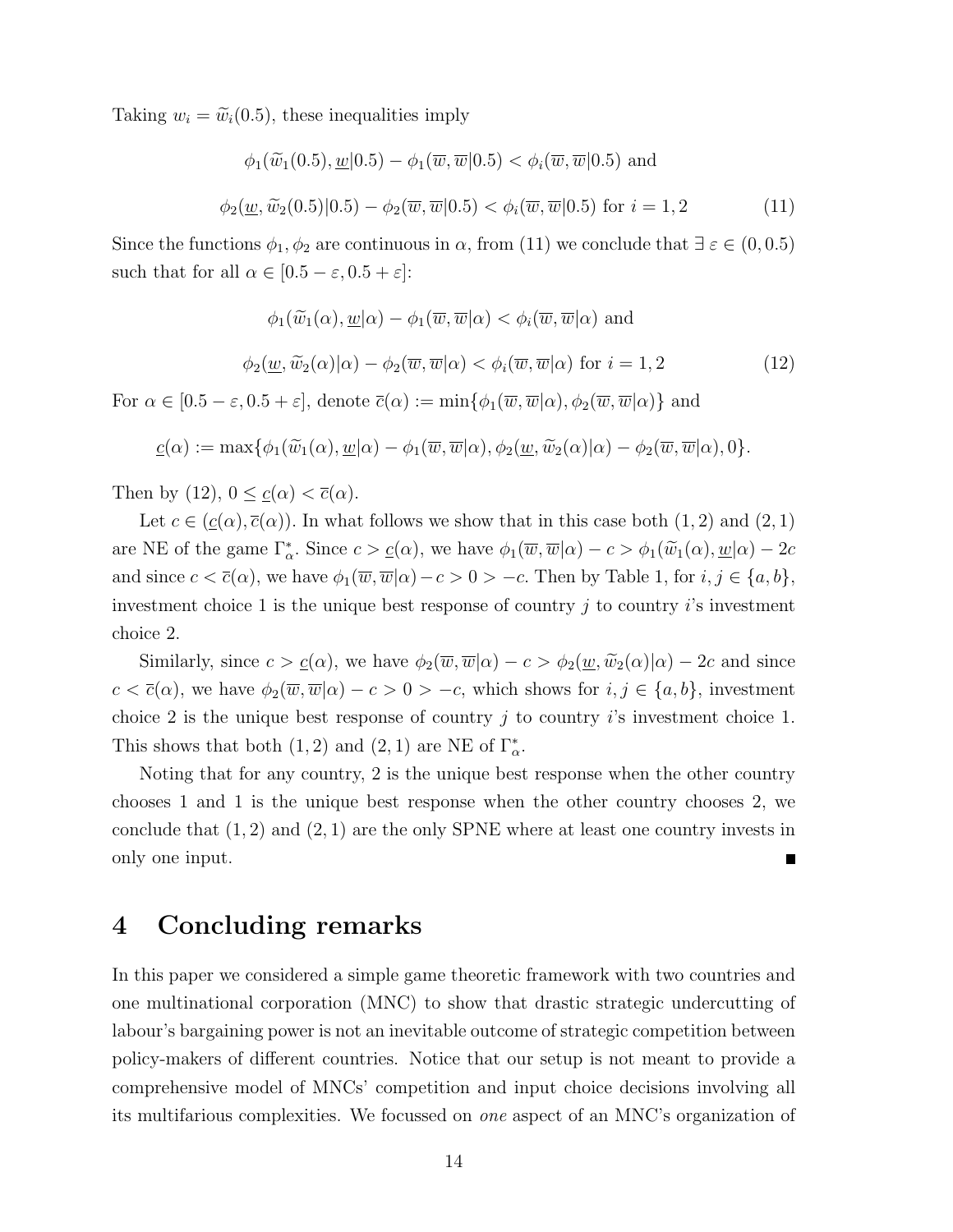production and looked into the possibility of this feature generating a counteracting effect to the "race to the bottom". We find that indeed this feature of imperfect substitutability of productive inputs can act as a possible counteracting factor to the "race to the bottom".

Our analysis suggests that facing the problem of attracting multinational investment and consequent possible necessity of undercutting labour standards, a way-out for the developing countries could be to specialize on different types of labour-skills. We provide some modellings to illustrate this possibility analytically. In fact, in our setup we have rather deliberately left out some additional factors such as any demand externality for producers from increased wage of labourers or any agglomeration effects, which can act as additional countervailing factors to "race to the bottom".

As we noted in Remark 4 earlier, our specification of payoffs in which the decision maker of each country maximizes its labour income, is crucial for our result. What emerges for the labourers in richer environments (e.g., when the payoff of decisionmaker in a country is a weighted sum of labour income and the firms's profit in a dynamic situation) is a matter for future research.

# 5 Appendix

#### 5.1 Proofs of results

**Proof of Lemma 1** (i)-(ii) Solving the firm's problem, optimal labour inputs for the firm are given by

$$
x_a^* = \frac{K}{w_a + [(1-\alpha)w_a/\alpha w_b]^{1/(1+\rho)}w_b}, x_b^* = \frac{K}{w_b + [\alpha w_b/(1-\alpha)w_a]^{1/(1+\rho)}w_a}
$$
(13)

Using the expressions above, standard reasoning proves (i)-(ii).

(iii) Recall that  $\pi(w_a, w_b, K)$  is the maximized value of the profit of the firm, i.e.,  $\pi(w_a, w_b, K) = F(x_a^*)$  $_{a}^{*}$ ,  $x_{b}^{*}$ ). Invoking Roy's identity (see, e.g., Kreps, 1990, p.57) we have

$$
\partial \pi(w_a, w_b, K) / \partial w_i = -x_i^* [\partial \pi(w_a, w_b, K) / \partial K] \text{ for } i \in \{a, b\}
$$
 (14)

By (13), both  $x_a^*$  $a_a^*$ ,  $x_b^*$  are increasing in K. Since F is increasing in both  $x_a, x_b$ , we conclude that  $\pi(w_a, w_b, K)$  is increasing in K. As  $x_i^* > 0$ , from (14) it follows that  $\pi(w_a, w_b, K)$ is decreasing in  $w_i$  for  $i \in \{a, b\}.$ 

(iii) The labour income in the monopoly sector for countries  $a, b$ , are given by

$$
\psi_a^M(w_a, w_b, K) = w_a x_a^* = \frac{K}{1 + [(1 - \alpha)/\alpha]^{1/(1 + \rho)} (w_b/w_a)^{\rho/(1 + \rho)}}
$$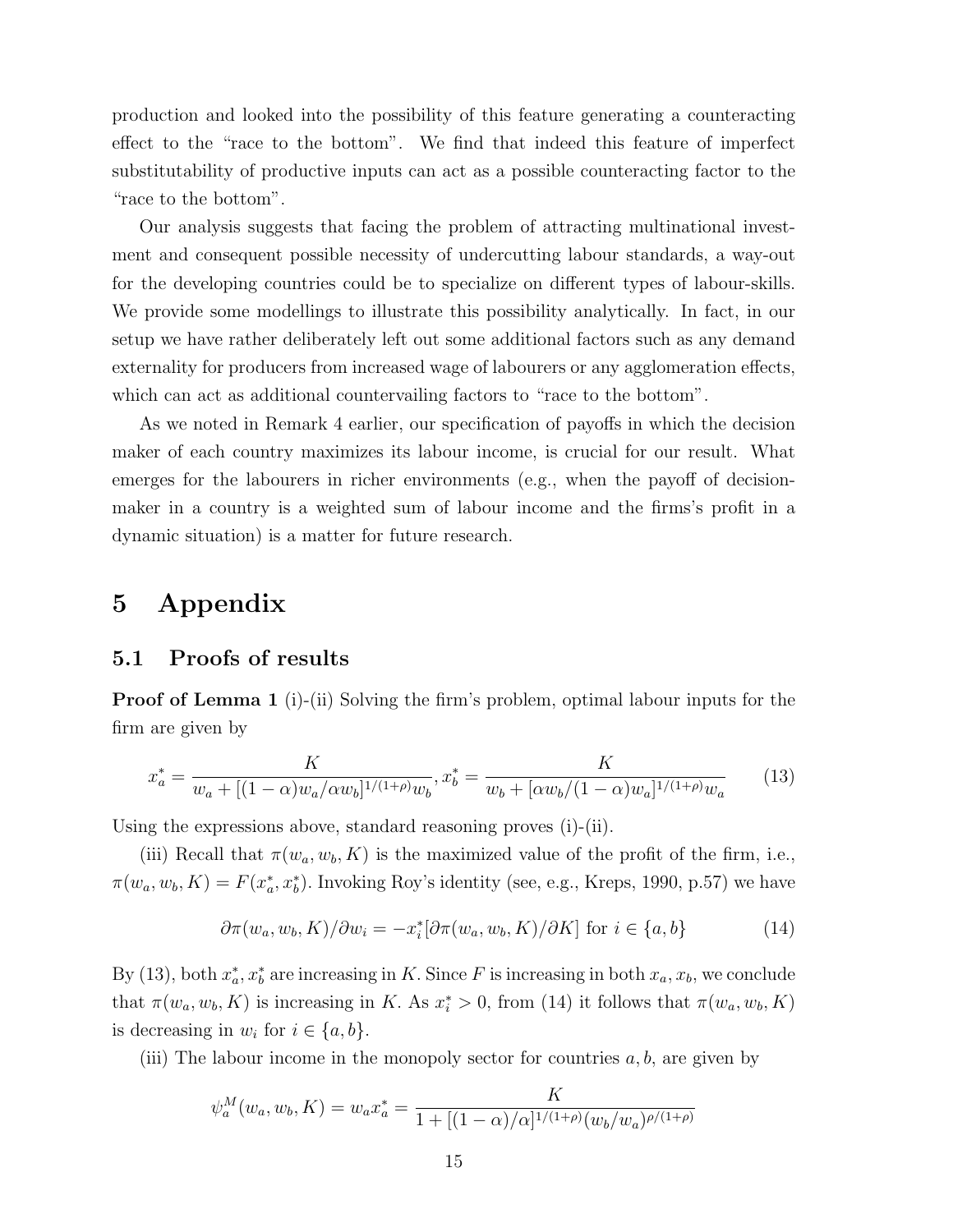$$
\psi_b^M(w_a, w_b, K) = w_b x_b^* = \frac{K}{1 + [\alpha/(1-\alpha)]^{1/(1+\rho)} (w_a/w_b)^{\rho/(1+\rho)}}
$$
(15)

If  $\rho \in (-1,0)$ , we have  $\rho/(1+\rho) < 0$  and hence  $w_a^{\rho/(1+\rho)}$  is decreasing in  $w_a$ . Consequently the denominator of  $\psi_a^M$  is increasing in  $w_a$  and hence  $\psi_a^M$  is decreasing in  $w_a$ for any  $w_b \ge 0$ . By the same reasoning,  $\psi_b^M$  is decreasing in  $w_b$  for any  $w_a \ge 0$ .

If  $\rho \in (0,\infty)$ , we have  $\rho/(1+\rho) > 0$  and hence  $w_a^{\rho/(1+\rho)}$  is increasing in  $w_a$ . Consequently the denominator of  $\psi_a^M$  is decreasing in  $w_a$  and hence  $\psi_a^M$  is increasing in  $w_a$ for any  $w_b \ge 0$ . By the same reasoning,  $\psi_b^M$  is increasing in  $w_b$  for any  $w_a \ge 0$ .

**Proof of Proposition 1** Throughout let  $i, j \in \{a, b\}$  and  $i \neq j$ . First we prove parts  $(I)(ii)$  and  $(II)(ii)$ , then parts  $(I)(i)$  and  $(II)(i)$ .

(I)(ii), (II)(ii): Let  $\rho \in (0, \infty)$ . Then  $\psi_i^M$  is increasing in  $w_i$  (Lemma 1(iv)). As  $x_i^*$  $i^*$  is decreasing in  $w_i$  (Lemma 1(i)), so is  $\psi_i^T$ . Then from (3), it follows that  $\psi_i$  is increasing in  $w_i$  for any  $w_j$ , so the unique best response of country i to any  $w_j$  is to choose  $w_i = \overline{w}$ which proves (I)(ii). It is immediate from (I)(i) that G has a unique NE  $(\overline{w}, \overline{w})$ , proving  $(II)(ii).$ 

(I)(i), (II)(i): Let  $\rho \in (-1,0)$  and  $\delta \equiv -\rho \in (0,1)$ . Denote  $\tau_a \equiv \alpha$  and  $\tau_b \equiv 1-\alpha$ . For this case  $\psi_i^M$  is decreasing in  $w_i$  (Lemma 1(iii)(a)). As  $x_i^*$  $i$  is decreasing in  $w_i$ (Lemma 1(i)), so is  $\psi_i^T$ . Define

$$
g_i(w_i) := \tau_j^{1/(1-\delta)} (\delta w_i - \underline{w}^i) w_i^{\delta/(1-\delta)} \text{ and } h_i(w_j) := (1-\delta) \tau_i^{1/(1-\delta)} \underline{w}^i w_j^{\delta/(1-\delta)} \tag{16}
$$

Observe that  $g_i(w_i)$  is increasing in  $w_i$ ,  $h_i(w_j)$  is increasing in  $w_j$  and  $\lim_{w_i \to \infty} g_i(w_i) =$  $\lim_{w_j\to\infty}h_i(w_j) = \infty.$  Note from (3) that  $\partial\psi_i/\partial w_i \gtrless 0 \Leftrightarrow g_i(w_i) \gtrless h_i(w_j)$ .

To prove  $(I)(i)$ , we consider the following two cases.

**Case 1** If  $w^i \ge \delta \overline{w}$ , then for any  $w_j$ , we have  $g_i(w_i) \le 0 < h_i(w_j)$  and hence  $\partial \psi_i / \partial w_i > 0$  for all  $w_i \in [\underline{w}^i, \overline{w}]$ . So the unique best response of country *i* to any  $w_j$  is to choose  $w_i = \overline{w}$ .

**Case 2** If  $\underline{w}^i < \delta \overline{w}$ , then for  $w_i \in [\underline{w}^i, \underline{w}^i/\delta]$ , we have  $g_i(w_i) \leq 0 < h_i(w_j)$  and hence  $\psi_i$  is increasing in  $w_i$  in this interval. So for any  $w_j$ , best response of country i is to choose  $w_i \in [\underline{w}^i/\delta, \overline{w}]$ . As  $g_i(\underline{w}^i/\delta) = 0 < h_i(w_j) < \lim_{w_i \to \infty} g_i(w_i) = \infty$ , by the monotonicity of  $g_i$ ,  $\exists$  a unique  $w_i = b_i(w_j) \in (\underline{w}^i/\delta, \infty)$  such that  $g_i(w_i) \leq h_i(w_j) \Leftrightarrow$  $\partial \psi_i/\partial w_i \geq 0 \Leftrightarrow w_i \leq b_i(w_j)$ . Therefore the unique best response of country i to any  $w_j \in [\underline{w}^j, \overline{w}]$ , is  $B_i(w_j) = \min\{b_i(w_j), \overline{w}\}\.$  As  $h_i$  is increasing in  $w_j$ , it follows that  $b_i(w_j)$ is increasing and  $B_i(w_j)$  is non-decreasing in  $w_j$ . This completes the proof of (I)(i).

To prove (II)(i), first we show that G has a unique NE for  $\rho \in (-1,0)$ . Note from the proof of (I)(i) that for  $i \in \{a, b\}$ ,  $\exists \ 0 < \varepsilon_i < \overline{w} - \underline{w}^i$  such that  $B_i(w_j) \in [\underline{w}^i + \varepsilon_i, \overline{w}]$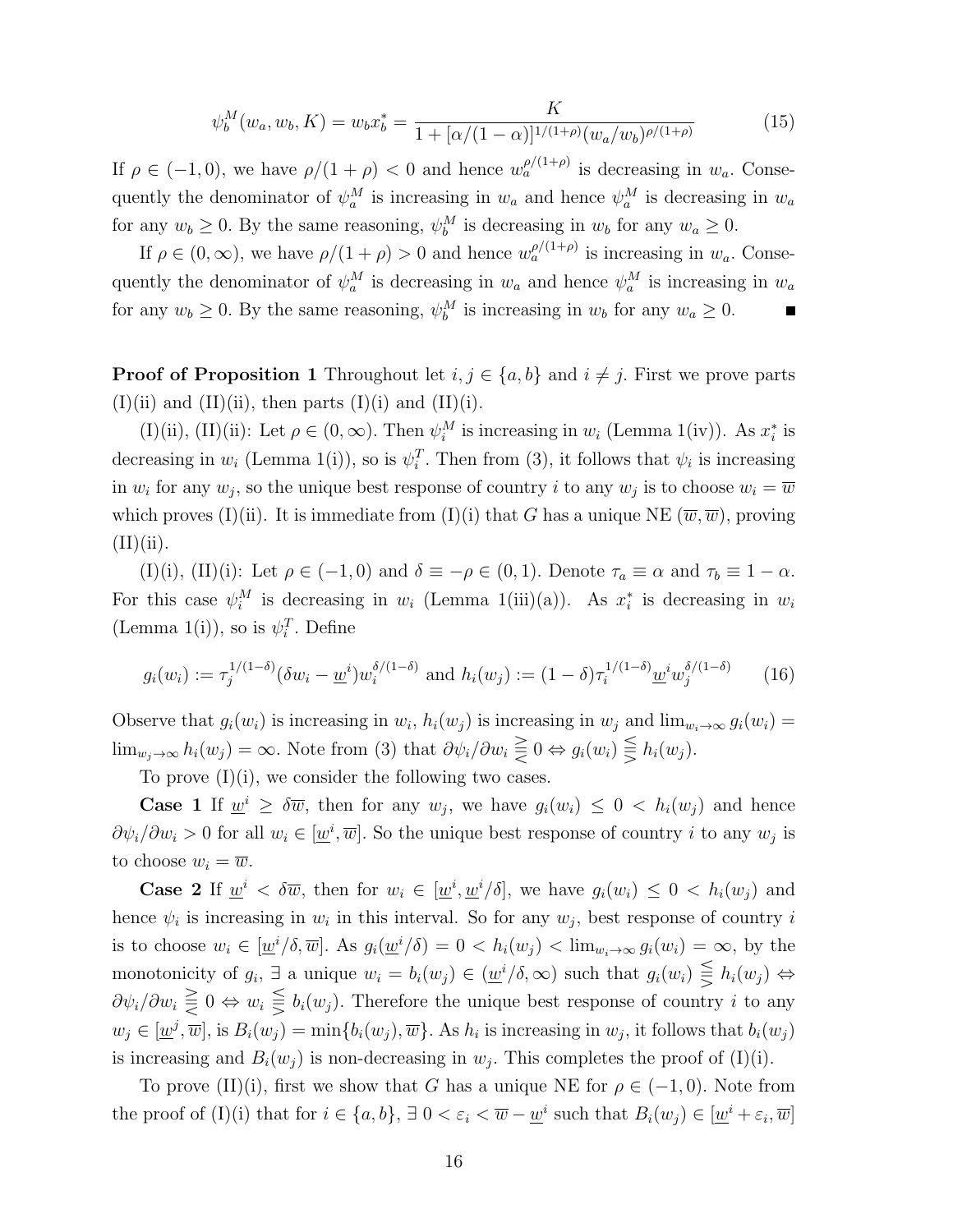for any<sup>3</sup> $w_j$ . Also observe that the constant term  $\underline{w}^i \overline{x}^i$  in (3) does not play any role in determining NE outcomes of  $G$ . Consider the two-person "transformed" game  $H$  in which countries a, b choose  $w_a, w_b$ , where the strategy set of i is  $[\underline{w}^i + \varepsilon_i, \overline{w}]$  and its payoff is

$$
\Phi_i(w_a, w_b) = \log[(w_i - \underline{w})x_i^*(w_a, w_b)] = \log(w_i - \underline{w}^i) + \log(x_i^*(w_a, w_b)) \tag{17}
$$

The log function is well defined for the game  $H$ . Note that the set of NE of G coincides with the set of NE of H.

**Lemma A1** The log labour demand  $\log(x_i^*)$  $i(w_a, w_b))$  of any country  $i \in \{a, b\}$  has increasing differences in  $(w_a, w_b)$ , i.e., the following hold for  $w'_a > w_a$ ,  $w'_b > w_b$ .

$$
[\log(x_i^*(w_a', w_b')) - \log(x_i^*(w_a, w_b'))] - [\log(x_i^*(w_a', w_b)) - \log(x_i^*(w_a, w_b))] > 0
$$

Consequently the game H is a supermodular game.

**Proof** We prove the increasing difference result for  $i = a$  (the proof is similar for  $i = b$ ). Let  $t_{\alpha}(w) := \alpha^{1/(1+\rho)} w^{\rho/(1+\rho)}$ . Using (13) and simplifying, we have

$$
\left[ \log(x_a^*(w_a', w_b')) - \log(x_a^*(w_a, w_b')) \right] - \left[ \log(x_a^*(w_a', w_b)) - \log(x_a^*(w_a, w_b)) \right]
$$

$$
= \log \frac{[t_\alpha(w_a') + t_{1-\alpha}(w_b)][t_\alpha(w_a) + t_{1-\alpha}(w_b')]}{[t_\alpha(w_a') + t_{1-\alpha}(w_b)][(t_\alpha(w_a) + t_{1-\alpha}(w_b))] } > 0
$$

Using the increasing difference result and the conclusions of Milgrom and Roberts (1990) (see page 1271, the paragraph before equation  $(5)$ ), it follows that the game H is supermodular.

**Lemma A2** For  $i \in \{a, b\}$ , let  $y_i = \log(w_i)$ . The payoff of i in the game H has the following property:  $\partial^2 \Phi_i/\partial y_a \partial y_b + \partial^2 \Phi_i/(\partial y_a)^2 < 0$ . Consequently H has a unique NE. **Proof** We prove the inequality above for  $i = a$  (similar reasoning applies for  $i = b$ ). Denote  $\tilde{\alpha} \equiv [(1 - \alpha)/\alpha]^{1/(1 + \rho)}$ . Using (13) in (17) and simplifying:

$$
\Phi_a = \log[\exp(y_a) - \underline{w}^a] + \log K - y_a + y_b/(1 + \rho) - \log[\nu(y_a, y_b)]
$$

where  $\nu(y_a, y_b) := \exp[y_b/(1+\rho)] + \tilde{\alpha} \exp[y_a/(1+\rho)]$ . For  $i, j \in \{a, b\}$ , let  $\nu_i =$  $\partial \nu/\partial y_i$  and  $\nu_{ij} = \partial^2 \nu/\partial y_i \partial y_j$ . Note that  $\nu_{ab} = 0$  and  $\nu \nu_{aa} - (\nu_a)^2 - \nu_a \nu_b = 0$ . Hence  $\partial^2 \log[\nu] / \partial y_a \partial y_b + \partial^2 \log[\nu] / (\partial y_a)^2 = [\nu \nu_{aa} - (\nu_a)^2 - \nu_a \nu_b] / \nu^2 = 0$  implying that  $\frac{\partial^2 \Phi_a}{\partial y_a \partial y_b} + \frac{\partial \Phi_a}{\partial y_a}^2 = -\underline{w}^a w_a/(w_a - \underline{w}^a)^2 < 0.$ 

Since  $H$  is a supermodular game, the inequalities above imply that  $H$  has a unique NE (see equation (6), page 1271 of Milgrom and Roberts, 1990).

Since H has a unique NE, so does G. Having shown that G has a unique NE, observe from part (I)(i) that for any country i, the unique best response  $B_i(w_j)$  to any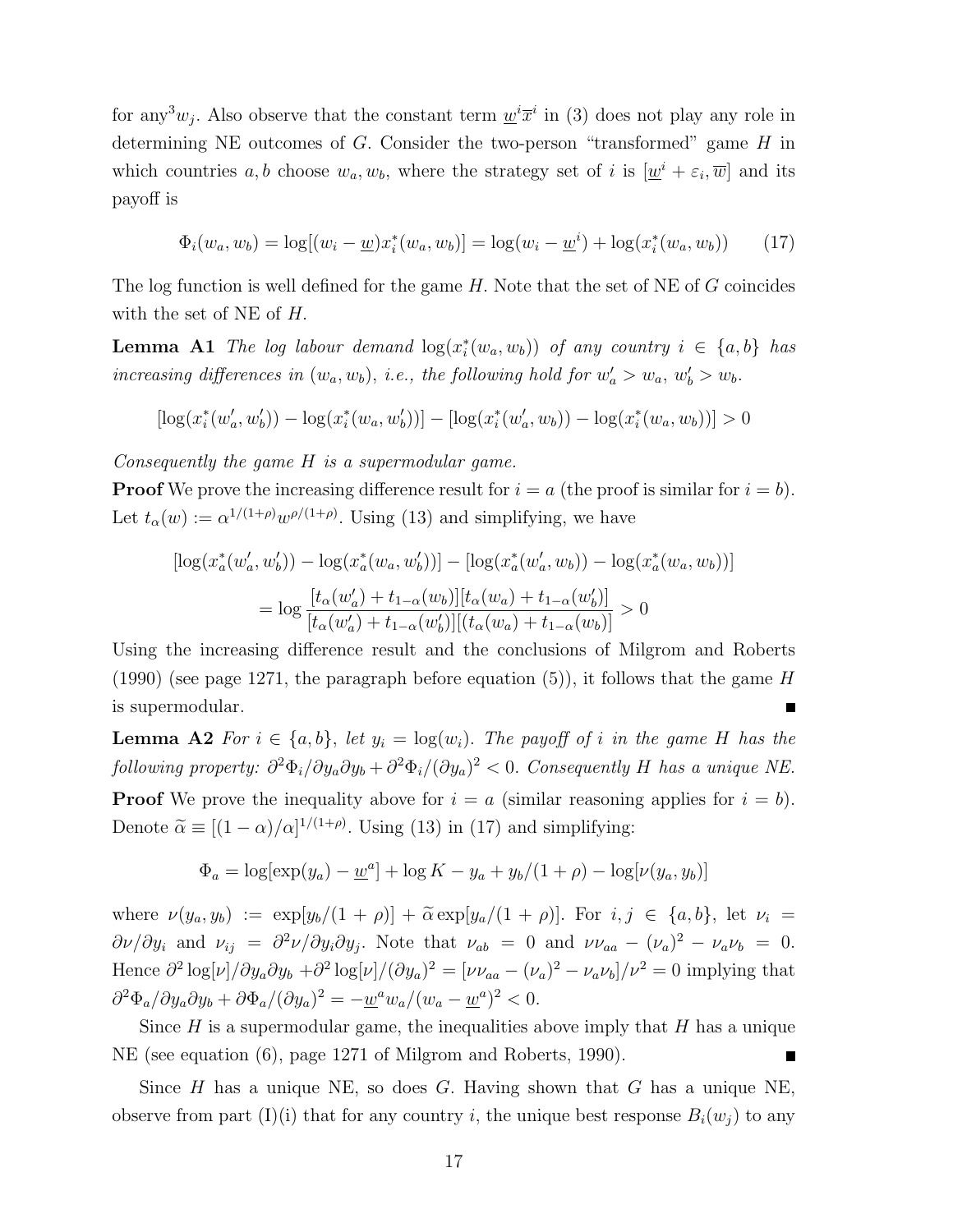$w_j$  has either  $B_i(w_j) = \overline{w} > \underline{w}^i$ , or  $B_i(w_j) > \underline{w}^i/\delta > \underline{w}^i$ . So the unique NE of G does not have  $w_i = \underline{w}^i$  for any *i*. This completes the proof of part (II)(i).

(III) This is immediate from the facts that for any  $w_j$ , best response of i is increasing in  $\underline{w}^i$  and that G possesses a unique NE.

**Proof of Proposition 2** Note from the proof of Proposition 1 that if  $\underline{w}^i \geq \delta \overline{w}$  for  $i \in \{a, b\}$ , then the unique NE is  $(w_a = \overline{w}, w_b = \overline{w})$ . To characterize NE for other cases, let  $\underline{w}^i < \delta \overline{w}$  for some *i*. Then the best response function of *i* is  $B_i(w_j) = \min\{b_i(w_j), \overline{w}\}.$ By the monotonicity of  $g_i$ , we have  $b_i(\overline{w}) \subsetneq \overline{w} \Leftrightarrow g_i(b_i(\overline{w})) = h_i(\overline{w}) \subsetneq g_i(\overline{w})$ . Using the expressions of  $g_i$  and  $h_i$  from (16), we conclude that  $\exists \delta_i \in (0, \delta)$  (given by (5)) such that

$$
b_i(\overline{w}) \geq \overline{w} \Leftrightarrow \underline{w}^i \geq \widetilde{\delta}_i \overline{w}
$$
\n(18)

(i) If  $\underline{w}^i < \delta_i \overline{w}$ , then  $b_i(\overline{w}) < \overline{w}$  and hence  $b_i(w_j) < \overline{w}$  for all  $w_j \in [\underline{w}^j, \overline{w}]$ . So  $B_i(w_j) =$  $b_i(w_j)$  for all  $w_j \in [\underline{w}^j, \overline{w}]$ . Therefore if  $\underline{w}^i < \delta_i \overline{w}$  for  $i \in \{a, b\}$ , then there is no NE where  $w_i = \overline{w}$ . Therefore, the unique NE has  $w_i < \overline{w}$  for both *i*.

(ii) Let  $\underline{w}^i < \delta_i \overline{w}$  and  $\underline{w}^j \ge \delta \overline{w}$ . Then  $B_j(w_i) = \overline{w}$  for all  $w_i \in [\underline{w}^i, \overline{w}]$ . So, the NE has  $w_j = \overline{w}$  and  $w_i = B_i(\overline{w})$ . As  $\underline{w}^i < \delta_i \overline{w}$ , we have  $b_i(\overline{w}) < \overline{w}$  and hence  $B_i(\overline{w}) = b_i(\overline{w}) < \overline{w}$ . So the unique NE has  $w_i < \overline{w}$  and  $w_i = \overline{w}$ .

(iii) By inequality (18) above, in this case we have  $b_i(\overline{w}) \geq \overline{w}$  for both i and hence  $B_i(\overline{w}) = \overline{w}$ . So the unique NE has  $(w_a = w_b = \overline{w})$ .

(iv) The proof is exactly similar to the three cases above.

The following lemma will be useful for the proof of Proposition 3.

**Lemma A3** Let  $\rho \in (-1, 0)$  and  $\delta \equiv -\rho \in (0, 1)$ . Denote  $\overline{w}/\underline{w} \equiv \theta > 1$  and let  $\delta \in (1/\theta, 1)$ . Denote  $\widetilde{\tau}_a \equiv \alpha/(1 - \alpha)$ ,  $\widetilde{\tau}_b \equiv (1 - \alpha)/\alpha$  and for  $t > 0$ ,

$$
\ell^{t,\delta}(w) := t^{1/\delta} [(\delta w - \underline{w})/(1-\delta)\underline{w}]^{(1-\delta)/\delta} w, r^{\delta}(w) := \underline{w}/\delta + (1-\delta)^2 \underline{w}^2/\delta(\delta w - \underline{w}) \tag{19}
$$

- (i)  $\ell^{t,\delta}(w)$  is increasing and  $r^{\delta}(w)$  is decreasing in w.
- (ii) If G has an NE where  $w_i < \overline{w}$  for both  $i \in \{a, b\}$ , then  $\ell^{\tilde{\tau}_a, \delta}(w_a) = r^{\delta}(w_a)$  and  $\ell^{\tilde{\tau}_b,\delta}(w_b) = r^{\delta}(w_b).$
- (iii) Let  $m = min\{\tilde{\tau}_a, \tilde{\tau}_b\}$ . If  $r^{\delta}(\overline{w}) > \ell^{m,\delta}(\overline{w})$ , then G cannot have an NE where  $w_i < \overline{w}$ for  $i \in \{a, b\}$ .

**Proof** Part (i) is immediate. For part (ii), let  $\delta \in (1/\theta, 1)$ . If G has an NE where  $w_i < \overline{w}$ for both  $i \in \{a, b\}$ , then from the proof of Proposition 1, we have  $g_a(w_a) = h_a(w_b)$  and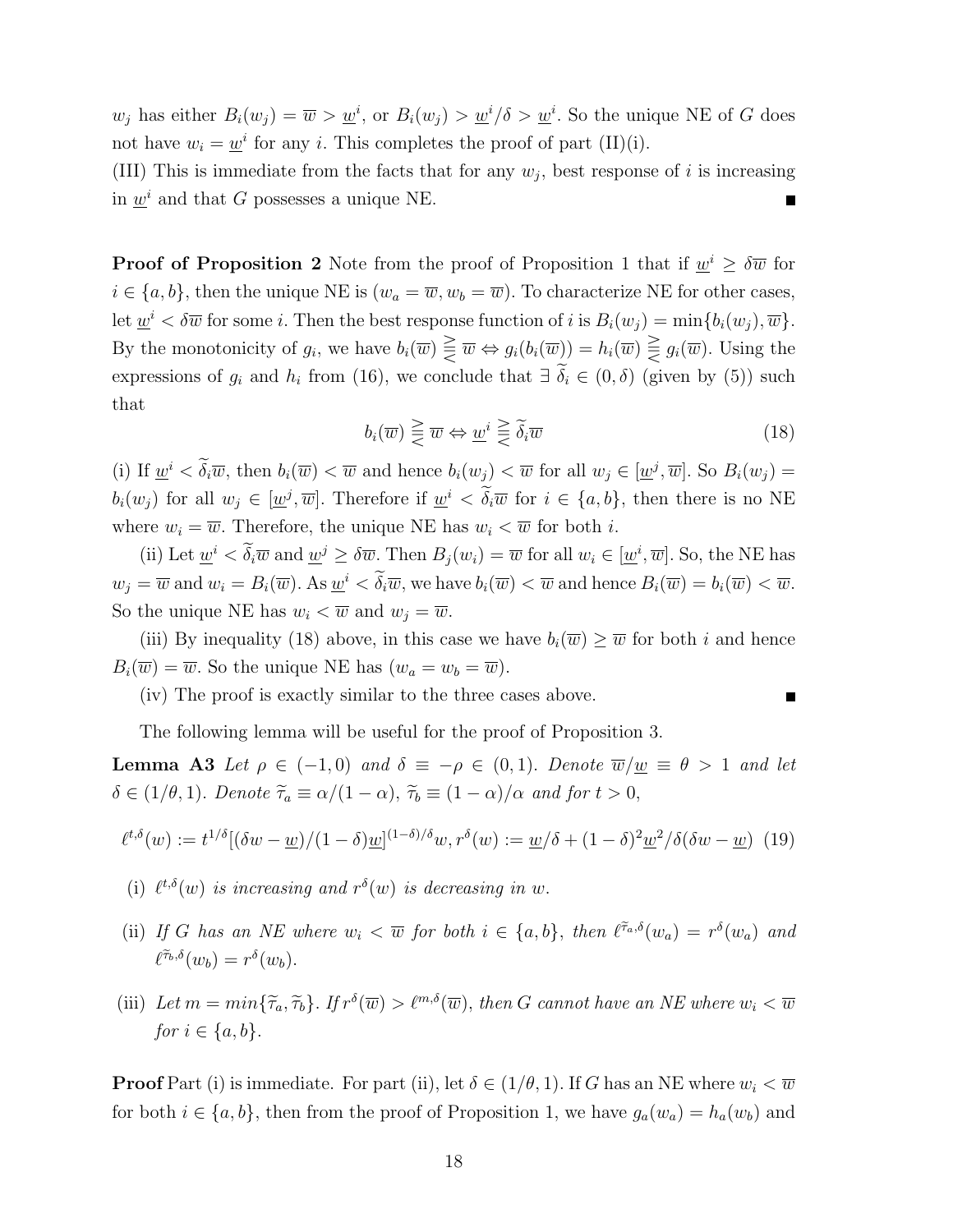$g_b(w_a) = h_b(w_a)$  where the functions  $g_i, h_i$  are given in (16). Taking  $\underline{w}^a = \underline{w}^b = \underline{w}$ , we obtain  $w_b = \ell^{\tilde{\tau}_b,\delta}(w_a)$  from the first and  $w_a = \ell^{\tilde{\tau}_a,\delta}(w_b)$  from the second equation. Since  $\widetilde{\tau}_a \widetilde{\tau}_b = 1$ , from these two equations we have  $(\delta w_a - \underline{w})(\delta w_b - \underline{w}) = (1 - \delta)^2 \underline{w}^2$  which implies that  $w_b = r^{\delta}(w_a)$  and  $w_a = r^{\delta}(w_b)$ , proving (ii).

(iii) If  $r^{\delta}(\overline{w}) > \ell^{m,\delta}(\overline{w})$ , then there is at least one  $i \in \{a,b\}$  such that  $r^{\delta}(\overline{w}) >$  $\ell^{\tilde{\tau}_i,\delta}(\overline{w})$ . Then by (i),  $r^{\delta}(w_i) > \ell^{\tilde{\tau}_i,\delta}(w_i)$  for all  $w_i \in [\underline{w}, \overline{w}]$  and part (iii) follows by (ii).

**Proof of Proposition 3** Note from (5) that (a) if  $\alpha < 1/2$ , then  $\widetilde{\delta}_a < \widetilde{\delta}_b < \delta/(2 - \delta)$ , (b) if  $\alpha > 1/2$ , then  $\widetilde{\delta}_b < \widetilde{\delta}_a < \delta/(2 - \delta)$  and (c) if  $\alpha = 1/2$ , then  $\widetilde{\delta}_a = \widetilde{\delta}_b = \delta/(2 - \delta)$ .

First we prove the second part of the proposition. Let  $\underline{w}^a = \underline{w}^b = \underline{w}$  and  $\delta \leq$  $2/(1 + \theta)$ . Then  $\underline{w} \geq \delta \overline{w}/(2 - \delta)$  and by the last paragraph,  $\underline{w} \geq \widetilde{\delta}_i \overline{w}$  for  $i \in \{a, b\}$ . Applying Proposition 2(iii), the result follows.

Now consider  $\theta > 2/(1+\theta)$ . Note that  $2/(1+\theta) > 1/\theta$  (since  $\theta > 1$ ), so in this case we can apply Lemma A3. Note that  $r^{\delta}(\overline{w})$  is decreasing in  $\delta$ . Denoting  $\delta\theta - 1 \equiv \tau > 0$ , we have

$$
\partial \ell^{m,\delta}(\overline{w})/\partial \delta = m^{1/\delta} \tau^{(1-\delta)/\delta} [(\theta - 1)\delta + \tau \log((1 - \delta)/m\tau)]/(1 - \delta)^{(1-\delta)/\delta} \delta^2 \tau \qquad (20)
$$

Let  $\hat{\delta} \equiv (m+1)/(m\theta + 1)$ . Observe that if  $\delta \leq \hat{\delta}$ , then  $(1 - \delta)/m\tau \geq 1$  and by (20),  $\ell^{m,\delta}(\overline{w})$  is increasing in  $\delta$ . Next observe that  $r^{\widehat{\delta}}(\overline{w}) = [1 + m(\theta - 1)]\overline{w} > \overline{w} = \ell^{m,\widehat{\delta}}(\overline{w})$ . As  $\ell^{m,\delta}(\overline{w})$  is increasing and  $r^{\delta}(\overline{w})$  is decreasing in  $\delta$ , it follows that  $r^{\delta}(\overline{w}) > \ell^{m,\delta}(\overline{w})$ for all  $\delta < \hat{\delta}$ . So by Lemma A3, for  $\delta \in (2/(1+\theta), \hat{\delta})$ , there is no NE of G where  $w_i < \overline{w}$ for both  $i \in \{a, b\}$ , so the unique NE has race to the top property.

**Proof of Lemma 2** (i) Using the budget constraint of the firm in (8) we have

$$
\phi_{12}^j(w_1, w_2) = K - \underline{w}^j (1 - w_1/w_2) x_1^*(w_1, w_2) - K \underline{w}^j/w_2
$$

Hence  $\partial \phi_{12}^j / \partial w_1 = -\underline{w}^j (1 - w_1/w_2) \partial x_1^* / \partial w_1 + \underline{w}^j x_1^*$ <sup>\*</sup><sub>1</sub>/ $w_2$ . Since  $\partial x_1^* / \partial w_1 < 0$ , it follows that  $\partial \phi_{12}^j / \partial w_1 > 0$  if  $w_1 \leq w_2$ . Similar reasoning shows  $\partial \phi_{12}^j / \partial w_2 > 0$  if  $w_2 \leq w_1$ .

(ii) Let  $w, w_1, w_2 \in (0, \overline{w}]$ . By part (i), we have  $\phi_{12}^j(w, w) > \phi_{12}^j(w_1, w)$  for  $w_1$  < w and  $\phi_{12}^j(w, w) > \phi_{12}^j(w, w_2)$  for  $w_2 < w$ . Consequently, a necessary condition for  $\phi_{12}^j(w_1, w_2)$  to be maximized is that  $w_1 = w_2$ . When  $w_1 = w_2 = w$ , by (8), we have  $\phi_{12}(w, w) = K - \underline{w}(x_1^*)$  $x_1^*(w, w) + x_2^*$  $\chi_2^*(w, w)$ ). Denoting  $\alpha/(1-\alpha)^{1/(1+\rho)} = t$ , in this case we have  $x_1^*$  $t_1^*(w, w) = K/w(1+t), x_2^*(w, w) = tK/w(1+t)$ , so that  $(x_1^*)$  $x_1^*(w, w) + x_2^*$  $_{2}^{*}(w,w)) =$ K/w. This shows that  $\phi_{12}(w, w)$  is increasing in w and its unique maximizer for  $0 <$  $w \leq \overline{w}$  is attained at  $w = \overline{w}$ .  $\blacksquare$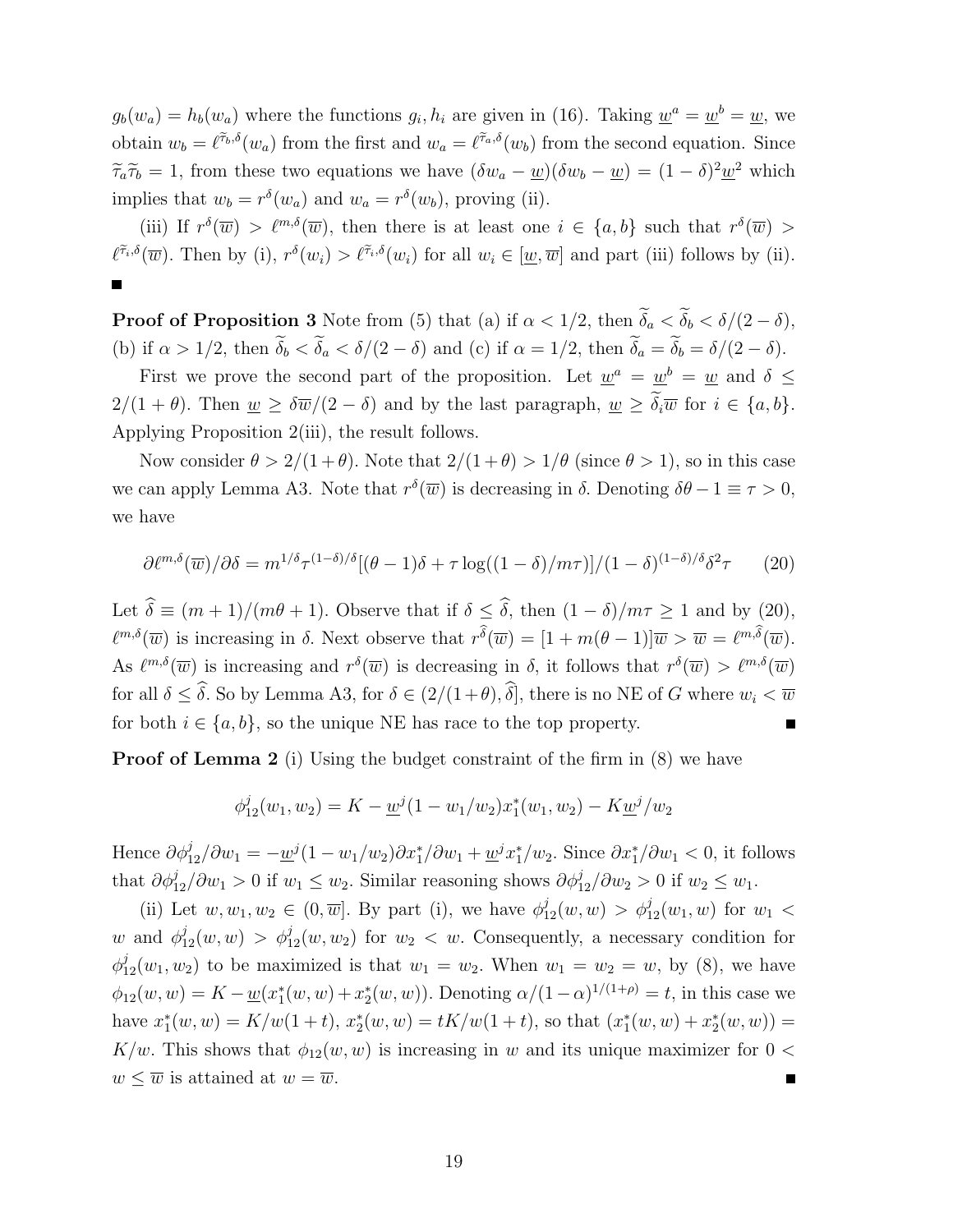### 5.2 Subgames of Γ

In what follows we determine NE outcomes of subgames  $\Gamma(t_a, t_b)$  by classifying these subgames into different classes. We assume  $\rho \in (-1,0)$  and  $\underline{w}^a = \underline{w}^b = \underline{w}$ . Denote  $\delta \equiv 1 - \rho$  and  $\theta \equiv \overline{w}/\underline{w}$ , so that  $\delta \in (0,1)$  and  $\theta > 1$ . We also assume  $\delta \leq 1/(1 + \theta)$ .

## 5.2.1 Each country invested in only one input, each invested in different inputs

Consider the game  $\Gamma(1, 2)$ . This is the game in which country a has invested in input 1 and country b has invested in input 2 (the analysis is similar for the game  $\Gamma(2,1)$ ). In the game  $\Gamma(1, 2)$ , country a announces wage  $w_1^a$  and country b announces wage  $w_1^b$ . Let  $w_1 = \min\{w_1^a, \overline{w}\}\$ and  $w_2 = \min\{w_1^b, \overline{w}\}\$ . The firm employs  $x_i^*$  $i(w_1, w_2)$  units of input *i*. For any input, the firm employs input from a country if the country offers a wage for the input that does not exceed  $\overline{w}$ ; otherwise the firm employs from the external source. Since  $\delta \leq 1/(1+\theta)$ , by the last part of Proposition 3, we conclude the following.

**Observation 1**  $\Gamma(1,2)$  has a unique NE:  $w_1^a = w_2^b = \overline{w}$ . At the NE, country a obtains  $\phi_1(\overline{w},\overline{w})$  and country b obtains  $\phi_2(\overline{w},\overline{w})$ .

## 5.2.2 Each country invested in only one input, each invested in the same input

Consider the game  $\Gamma(1,1)$ . This is the game in which both countries have invested in the same input 1 (the analysis is similar for the game  $\Gamma(2, 2)$ ). In the game  $\Gamma(1, 1)$ , country  $j \in \{a, b\}$  announces wage  $w_1^j$ <sup>j</sup>. Let  $w_1 = \min\{w_1^a, w_1^b, \overline{w}\}\.$  The firm employs  $x_i^*$  $i(w_1,\overline{w})$  units of input i. The firm employs input 2 from the external source at wage  $\overline{w}$ . If  $\min\{w_1^a, w_1^b\} > \overline{w}$ , the firm employs input 1 from the external source; otherwise it employs input 1 from countries that offer the lowest wage for input  $i$ .

**Observation 2**  $\Gamma(1,1)$  has a unique NE:  $w_1^a = w_1^b = \underline{w}$ . At the NE, each country obtains zero payoff.

**Proof** Denote  $w_1 = \min\{w_1^a, w_1^b, \overline{w}\}\.$  We prove the result in following steps.

**Step 1:** We cannot have an NE where  $w_1 < w$ . To see this, consider a strategy profile such that  $w_1 < \underline{w}$ . Then  $\exists$  a country  $j \in \{a, b\}$  such that  $x_1^j = \lambda x_1^*(w_1, \overline{w})$  for some  $\lambda \in (0,1]$  and j obtains  $\lambda \phi_1(w_1,\overline{w}) < 0$ . By unilaterally deviating to  $w_1^j = \underline{w}$ , country j obtains zero payoff, so such a deviation is gainful.

**Step 2:** We cannot have an NE where  $w_1 > w$ . To see this, consider a strategy profile such that  $w_1 > w_1$ . Then  $\exists j \in \{a, b\}$  such that  $x_1^j = \lambda x_1^*(w_1, \overline{w})$  for some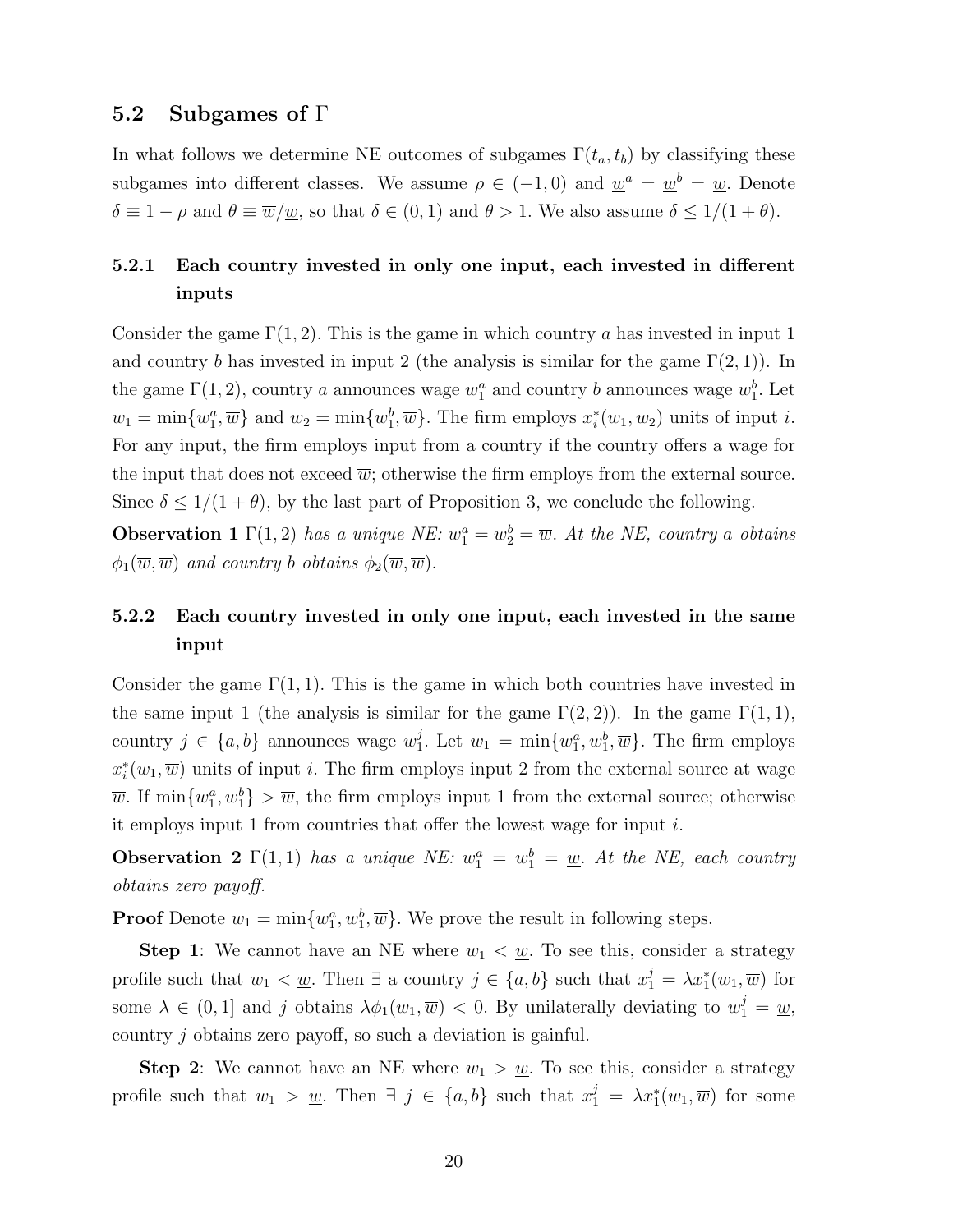$\lambda \in [0, 1)$  and j obtains  $\lambda \phi_1(w_1, \overline{w})$ . Let j unilaterally deviate to  $w_1 - \varepsilon$  where  $\varepsilon > 0$  and  $w_1-\varepsilon > w$ . Following this deviation, j obtains  $\phi_1(w_1-\varepsilon,\overline{w})$ . Since  $w_1 > w$  and  $\lambda < 1$ , we have  $(1 - \lambda)\phi_1(w_1, \overline{w}) > 0$ . Let  $0 < \delta < (1 - \lambda)\phi_1(w_1, \overline{w})$ . Since  $\phi_1(w_1, \overline{w})$  is continuous in  $w_1$ , for sufficiently small  $\varepsilon > 0$  we have  $\phi_1(w_1 - \varepsilon, \overline{w}) > \phi_1(w_1, \overline{w}) - \delta > \lambda \phi_1(w_1, \overline{w})$ , showing gainful deviation for j.

**Step 3**: By Steps 1-2, at any NE, we must have  $\min\{w_1^a, w_1^b\} = \underline{w}$ . Now we show that at any NE, we must also have  $\max\{w_1^a, w_1^b\} = \underline{w}$ . Consider a strategy profile such that  $\min\{w_1^a, w_1^b\} = \underline{w} < \max\{w_1^a, w_1^b\}$ . Without loss of generality, let  $w_1^a = \underline{w} < w_1^b$ . Since  $\min\{w_1^a, w_1^b\} = \underline{w}$ , each country obtains zero payoff. Let country a unilaterally deviate to  $\tilde{w}_1^a$  such that  $\underline{w} < \tilde{w}_1^a < w_1^b$ . Following this deviation, a would obtain  $\phi_1(\tilde{w}_1^a, \overline{w}) > 0$ , so the deviation is gainful. This shows that at any NE, we must have  $w_1^a = w_1^b = \underline{w}.$ 

**Step 4**: Finally observe that the strategy profile  $(w_1^a, w_1^b)$  where  $w_1^a = w_1^b = \underline{w}$  is indeed an NE. At this strategy profile, each country gets zero. There is no unilateral deviation that gives positive payoff to a country.  $\blacksquare$ 

## 5.2.3 One country invested in only one input, another country invested in no input

Consider the game  $\Gamma(1,0)$ . This is the game in which country a invested in only input 1 and country b invested in no input (the analysis is similar for the games  $\Gamma(2,0)$ ,  $\Gamma(0,1)$ ) and  $\Gamma(0, 2)$ ). In the game  $\Gamma(1, 0)$ , country b always obtains zero payoff. In this game country a announces wage  $w_1^a$ . Let  $w_1 = \min\{w_1^a, \overline{w}\}\.$  The firm employs  $x_i^*$  $i(w_1,\overline{w})$  units of input *i*. It employs input 2 from the external source at wage  $\overline{w}$ . If  $w_1^a = w_1$ , the firm employs input 1 from country a; otherwise it employs input 1 from the external source at wage  $\overline{w}$ .

**Observation 3**  $\Gamma(1,0)$  has a unique NE. At the NE:  $w_1^a = \overline{w}$ , country a obtains  $\phi_1(\overline{w},\overline{w})$  and country b obtains zero payoff.

**Proof** As country a obtains at most zero by setting  $w_1^a \leq \underline{w}$  and zero payoff by setting  $w_1^a > \overline{w}$ , at any NE we must have  $w_1^a \in (\overline{w}, \overline{w}]$ . Since  $\delta \leq 2/(1+\theta)$ , by the last statement of Proposition 3 it follows that the unique maximizer of  $\phi_1(w_1^a, \overline{w})$  over  $w_1^a \in (\underline{w}, \overline{w})$  is attained at  $w_1^a = \overline{w}$ . This proves the result.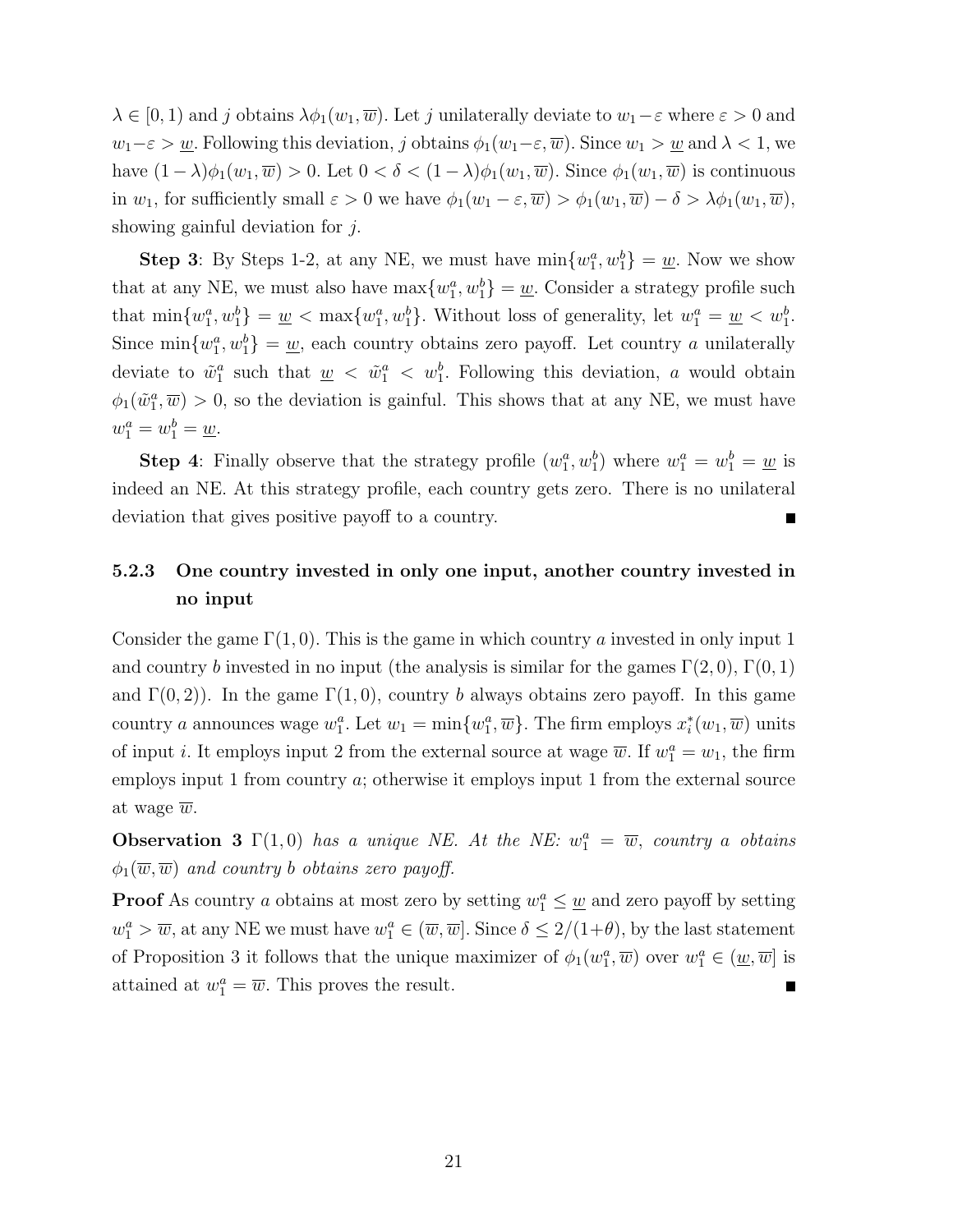## 5.2.4 One country invested in both inputs, another country invested in only one input

Consider the game  $\Gamma(12, 1)$ . In this game country a invested in both inputs 1, 2 and country b invested in only input 1 (the analysis is similar for games  $\Gamma(12, 2)$ ,  $\Gamma(1, 12)$ ) and  $\Gamma(2,12)$ ).

In the game  $\Gamma(12, 1)$ , country a announces wage pair  $(w_1^a, w_2^a)$  and country b announces  $w_1^b$  (its wage for input 1). Let  $w_1 = \min\{w_1^a, w_1^b, \overline{w}\}\$  and  $w_2 = \min\{w_2^a, \overline{w}\}\$ . The firm employs  $x_i^*$  $i<sub>i</sub>(w<sub>1</sub>, w<sub>2</sub>)$  units of input *i*. If  $\min\{w_1^a, w_1^b\} > \overline{w}$ , the firm employs input 1 from the external source; otherwise it employs input 1 from countries that offers the lowest wage for input 1. If  $w_2^a > \overline{w}$ , the firm employs input 1 from the external source; otherwise it employs input 2 from country a.

**Observation 4**  $\Gamma(12, 1)$  has multiple payoff-equivalent NE. Any NE has  $(w_1^a, w_2^a)$  =  $(\underline{w}, \widetilde{w}_2)$  and  $w_1^b = \underline{w}$ , where  $\underline{w} < \widetilde{w}_2 \leq \overline{w}$ . At any NE, country a obtains  $\phi_2(\underline{w}, \widetilde{w}_2)$  and country b obtains zero payoff.

**Proof** Denote  $w_1 = \min\{w_1^a, w_1^b, \overline{w}\}\.$  We prove the result in the following steps.

**Step 1**: At any NE of  $\Gamma(12, 1)$ , we must have  $w_2^a \leq \overline{w}$ . To see this, consider  $(w_1^a, w_2^a)$ such that  $w_a^2 > \overline{w}$ . Then  $x_2^a = 0$  and  $x_1^a \le x_1^*$  $_1^*(w_1,\overline{w})$ , so the payoff of country a is at most  $\phi_1(w_1,\overline{w})$ . If  $w_1 \leq \underline{w}$ , country a obtains at most zero. Let it unilaterally deviate to  $(\underline{w}, \overline{w})$ ; then  $x_2^a$  would be positive and a would obtain positive payoff. If  $w_1 > \underline{w}$ , let a deviate to  $(w_1 - \varepsilon, \overline{w})$  such that  $\varepsilon > 0$  and  $w_1 - \varepsilon > \underline{w}$ . Following this deviation, country a would obtain

$$
\phi_{12}(w_1-\varepsilon,\overline{w})=\phi_1(w_1-\varepsilon,\overline{w})+\phi_2(w_1-\varepsilon,\overline{w}).
$$

Note that  $\phi_2(w_1,\overline{w}) > 0$ . Let  $0 < \delta < \phi_2(w_1,\overline{w})/2$ . Since for  $i = 1, 2, \phi_i(w_1,\overline{w})$  is continuous in  $w_1$ , for sufficiently small  $\varepsilon > 0$ , we have  $\phi_i(w_1 - \varepsilon, \overline{w}) > \phi_i(w_1, \overline{w}) - \delta$ . Hence

$$
\phi_1(w_1-\varepsilon,\overline{w}) + \phi_2(w_1-\varepsilon,\overline{w}) > \phi_1(w_1,\overline{w}) + \phi_2(w_1,\overline{w}) - 2\delta > \phi_1(w_1,\overline{w})
$$

showing that the deviation is gainful for country  $a$ .

**Step 2**: At any NE, we must have  $w_1^a = w_1^b = \underline{w}$ . To see this, first note by Step 1, at any NE we have  $w_2^a \leq \overline{w}$ . So  $w_2 = w_2^a$  and  $x_2^a = x_2^*$  $2(w_1, w_2^a)$ . In what follows, we show that we cannot have  $w_1 < \underline{w}$  or  $w_1 > \underline{w}$  at any NE (recall  $w_1 = \min\{w_1^a, w_1^b, \overline{w}\}\)$ .

If  $w_1 < \underline{w}$ , then  $\exists j \in \{a, b\}$  such that  $w_1^j < \underline{w}$  and  $x_1^j = \lambda x_1^*(w_1, w_2)$  for some  $\lambda \in (0,1]$ . If  $j = b$ , then b obtains  $\lambda \phi_1(w_1, w_2) < 0$  (since  $w_1 < w$  and  $\lambda > 0$ ) and b is better off unilaterally deviating to  $\tilde{w}_1^b = \underline{w}$  to obtain zero payoff. If  $j = a$ , then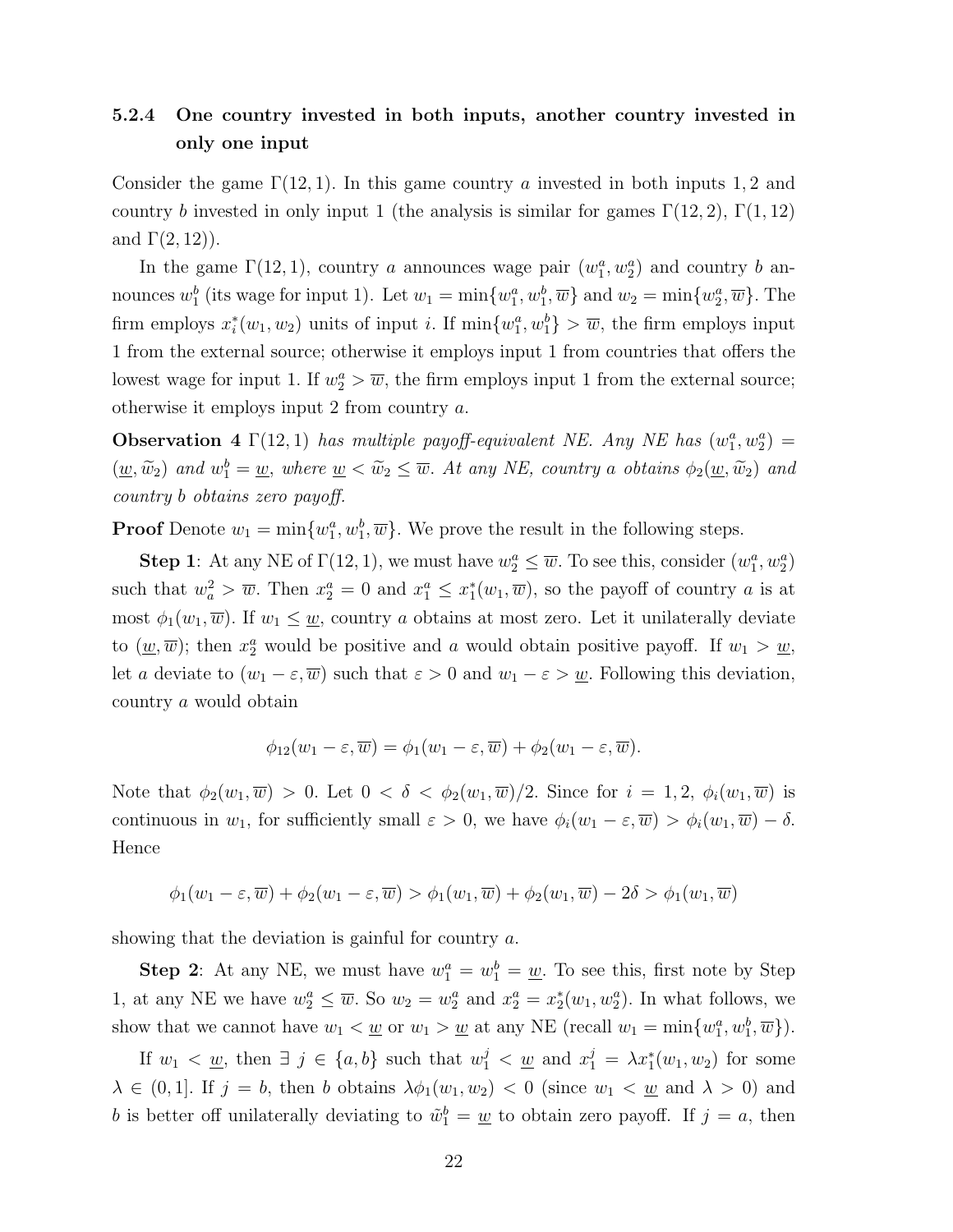a obtains  $\lambda \phi_1(w_1, w_2) + \phi_2(w_1, w_2) < \phi_2(w_1, w_2)$ . By unilaterally deviating to  $(\underline{w}, w_2)$ , country a would obtain  $\phi_2(w_1, w_2)$ , so the deviation is gainful.

If  $w_1 > w$ , then  $\exists j \in \{a, b\}$  such that  $w_1^j > w$  and  $x_1^j = \lambda x_1^*(w_1, w_2)$  for some  $\lambda \in [0, 1)$ . If  $j = b$ , then b obtains  $\lambda \phi_1(w_1, w_2)$ . Let b unilaterally deviate to  $\tilde{w}_1^b = w_1 - \varepsilon$ such that  $\varepsilon > 0$  and  $w_1 - \varepsilon > w$ . Following this deviation, b obtains  $\phi_1(w_1 - \varepsilon, w_2)$ . As  $w_1 > w$  and  $\lambda < 1$ , we have  $(1 - \lambda)\phi_1(w_1, w_2) > 0$ . Let  $0 < \delta < (1 - \lambda)\phi_1(w_1, w_2)$ . Since  $\phi_1(w_1, w_2)$  is continuous in  $w_1$ , for sufficiently small  $\varepsilon > 0$ , we have  $\phi_1(w_1 - \varepsilon, w_2) >$  $\phi_1(w_1, w_2) - \delta > \lambda \phi_1(w_1, w_2)$  showing that the deviation is gainful for b.

If  $j = a$ , then a obtains  $\lambda \phi_1(w_1, w_2) + \phi_2(w_1, w_2)$ . Let a unilaterally deviate to  $(w_1 - \varepsilon, w_2)$  such that  $\varepsilon > 0$  and  $w_1 - \varepsilon > w$ . Following this deviation, a obtains

$$
\phi_{12}(w_1 - \varepsilon, w_2) = \phi_1(w_1 - \varepsilon, w_2) + \phi_2(w_1 - \varepsilon, w_2).
$$

As  $w_1 > w$  and  $\lambda < 1$ , we have  $(1 - \lambda)\phi_1(w_1, w_2) > 0$ . Let  $0 < \delta < (1 - \lambda)\phi_1(w_1, w_2)/2$ . Since for  $i = 1, 2, \phi_i(w_1, w_2)$  is continuous in  $w_1$ , for sufficiently small  $\varepsilon > 0$  we have  $\phi_i(w_1 - \varepsilon, w_2) > \phi_i(w_1, w_2) - \delta$ . Hence

$$
\phi_{12}(w_1 - \varepsilon, w_2) > \phi_1(w_1, w_2) + \phi_2(w_1, w_2) - 2\delta > \lambda \phi_1(w_1, w_2) + \phi_2(w_1, w_2)
$$

showing that the deviation is gainful for a.

Thus, at any NE we must have  $w_1 = \min\{w_1^a, w_1^b, \overline{w}\} = \underline{w}$  so that  $\min\{w_1^a, w_1^b\} = \underline{w}$ . If  $\max\{w_1^a, w_1^b\} > \underline{w}$ , then  $\exists j \in \{a, b\}$  such that  $w_1^j = \underline{w}$  and  $x_1^j = x_1^*$  $j_1^*(\underline{w}, w_2)$ . If  $j = b$ , then b obtains  $\phi_1(\underline{w}, w_2) = 0$  and b is better off unilaterally deviating to  $\tilde{w}_1^b$  such that  $\underline{w} < \tilde{w}_1^b < \min\{w_1^a, \overline{w}\}\$ to obtain positive payoff. If  $j = a$ , then a obtains  $\phi_{12}(\underline{w}, w_2)$ . Let a unilaterally deviate to  $(\underline{w} + \varepsilon, w_2)$  such that  $\varepsilon > 0$  and  $\underline{w} + \varepsilon < \min\{w_1^b, \overline{w}\}.$ Following this deviation, a obtains  $\phi_{12}(\underline{w}+\varepsilon, w_2)$ . Since  $\underline{w} \leq w_2$ , by Lemma 2 we have  $\phi_{12}(\underline{w}+\varepsilon, w_2) > \phi_{12}(\underline{w}, w_2)$ . This shows the deviation is gainful for a. Therefore we must have  $w_1^a = w_1^b = \underline{w}$  at any NE.

**Step 3**: To complete the proof, consider a strategy profile  $((w_1^a, w_2^a), w_1^b)$  such that  $w_1^a = w_1^b = \underline{w}$ . Let  $w_2 = \min\{w_2^a, \overline{w}\}$ . At this strategy profile, choosing  $x_1^a = \lambda x_1^*(\underline{w}, w_2)$ ,  $x_1^b = (1 - \lambda)x_1^*$  $_1^*(\underline{w}, w_2)$  is optimal for the firm for any  $\lambda \in [0, 1]$ . Since  $\phi_1(\underline{w}, w_2) = 0$ , at this strategy profile the payoff of country b is  $(1 - \lambda)\phi_1(\underline{w}, w_2) = 0$  and the payoff of country *a* is: (i)  $\lambda \phi_1(\underline{w}, \overline{w}) = 0$  if  $w_2^a > \overline{w}$ , (ii)  $\lambda \phi_1(\underline{w}, w_2^a) + \phi_2(\underline{w}, w_2^a) = \phi_2(\underline{w}, w_2^a) \leq 0$ if  $w_2 \leq \overline{w}$  and (iii)  $\lambda \phi_1(\underline{w}, w_2^a) + \phi_2(\underline{w}, w_2^a) = \phi_2(\underline{w}, w_2^a) > 0$  if  $\underline{w} < w_2^a \leq \overline{w}$ . By Proposition 1(I)(i),  $\phi_2(\underline{w}, w_2^a)$  has a unique maximizer  $\widetilde{w}_2$  over  $w_2^a \in [0, \overline{w}]$ . Note that  $\widetilde{w}_2 \in (\underline{w}, \overline{w}]$ . Thus at any NE, we must have  $w_1^a = w_1^b = \underline{w}$  and  $w_2^a = \widetilde{w}_2$ .

Finally we show that the profile  $((w,\widetilde{w}_2), w)$  indeed constitutes an NE. To see this first observe that at this strategy profile, for input 1 the firm is indifferent between the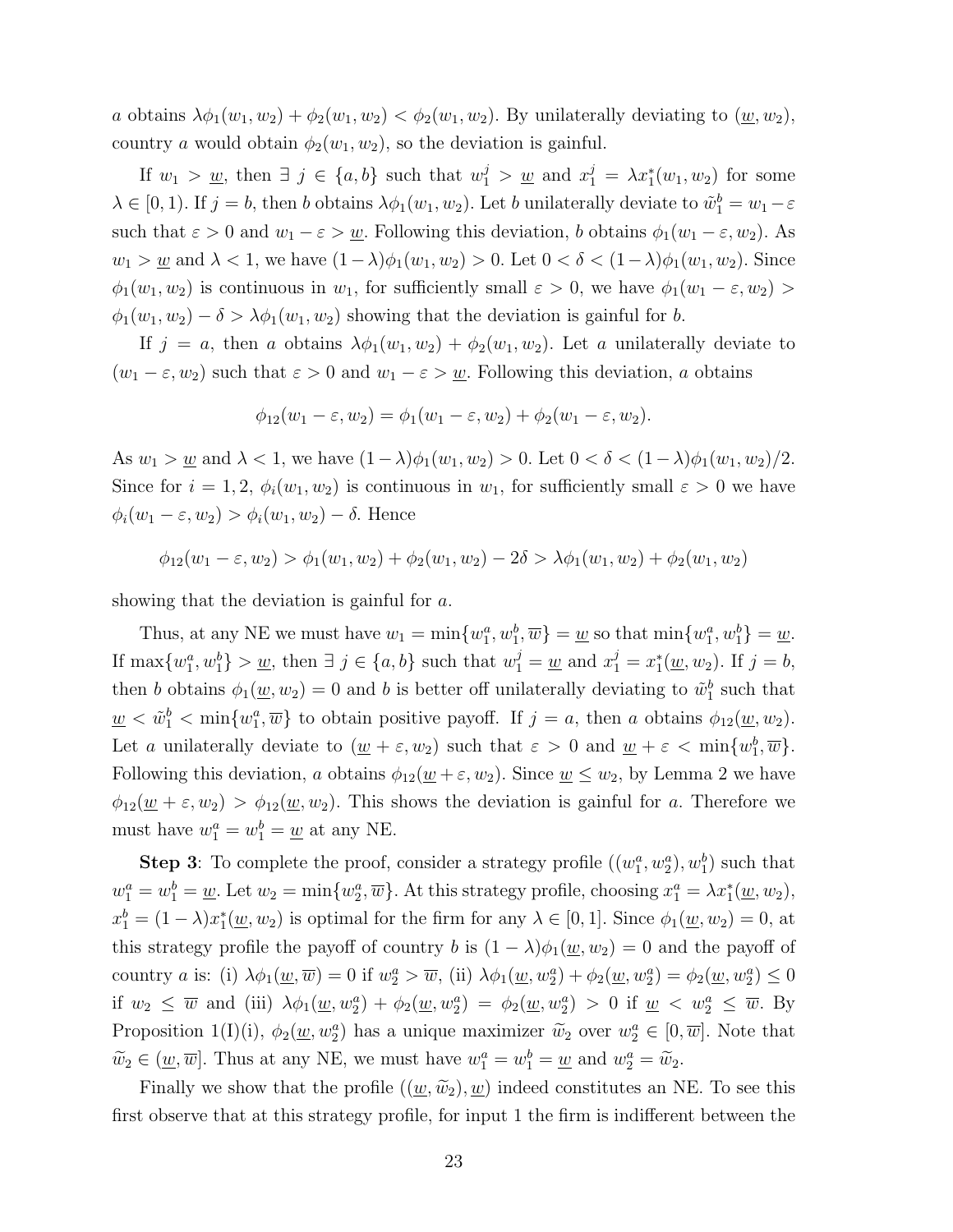two countries. For any  $\lambda \in [0, 1]$ , choosing  $x_1^a = \lambda x_1^*(\underline{w}, \widetilde{w}_2)$  and  $x_1^b = (1 - \lambda)x_1^*$  $j_1^*(\underline{w},\widetilde{w}_2)$ is optimal for the firm. For any choice of  $\lambda$  by the firm, b obtains  $(1-\lambda)\phi_1(\underline{w},\widetilde{w}_2) = 0$ . If b unilaterally deviates to  $w_1^b \neq \underline{w}$ , it would obtain negative payoff if  $w_1^b < \underline{w}$  and zero if  $w_1^b > \underline{w}$ , so no such deviation is gainful.

For any choice of  $\lambda$  by the firm, a obtains  $\lambda \phi_1(\underline{w}, \widetilde{w}_2) + \phi_2(\underline{w}, \widetilde{w}_2) = \phi_2(\underline{w}, \widetilde{w}_2) > 0$ . Suppose a unilaterally deviates to  $(w_1^a, w_2^a)$ . If  $w_1^a \geq \underline{w}$ , then a would obtain  $\phi_2(\underline{w}, w_2^a)$ , which cannot exceed  $\phi_2(\underline{w}, \tilde{w}_2)$ . If  $w_1^a < \underline{w}$  and either  $w_2^a \leq \underline{w}$  or  $w_2^a > \overline{w}$ , then a would obtain at most zero. If  $w_1^a < \underline{w} < w_2^a \leq \overline{w}$ , then a would obtain  $\phi_{12}(w_1^a, w_2^a)$ , which is lower than  $\phi_{12}(\underline{w}, w_2^a)$  (by Lemma 2). Since  $\phi_{12}(\underline{w}, w_2^a) = \phi_1(\underline{w}, w_2^a) + \phi_2(\underline{w}, w_2^a) =$  $\phi_2(\underline{w}, w_2^a) \le \phi_2(\underline{w}, \widetilde{w}_2)$ , this deviation is also not gainful for country a. This shows that the strategy profile  $((\underline{w}, \tilde{w}_2^a), \underline{w})$  constitutes an NE.

This shows that the game  $\Gamma(12, 1)$  has multiple NE. Any NE has  $(w_1^a, w_2^a) = (\underline{w}, \widetilde{w}_2)$ and  $w_b^1 = \underline{w}$ . Since both countries offer the same wage  $\underline{w}$  for input 1, the firm is indifferent between the two countries for this input. This results in multiple NE, but all NE are payoff-equivalent.

## 5.2.5 One country invested in both inputs, another country invested in no input

Consider the game  $\Gamma(12,0)$ . This is the game in which country a invested in both inputs  $1, 2$  and country b invested in no input (the analysis is similar for the game  $\Gamma(0, 12)$ ). In the game  $\Gamma(12, 0)$ , country b always obtains zero payoff. In this game country a announces wage pair  $(w_1^a, w_2^a)$ . Let  $w_i = \min\{w_i^a, \overline{w}\}\$ for  $i = 1, 2$ . The firm employs  $x_i^*$  $i(w_1, w_2)$  units of input *i*. If  $w_i^a = w_i$ , the firm employs input *i* from country a; otherwise it employs input i from the external source at wage  $\overline{w}$ .

**Observation 5**  $\Gamma(12,0)$  has a unique NE:  $w_1^a = w_1^b = \overline{w}$ . At the NE country a obtains  $\phi_{12}(\overline{w},\overline{w}) = (\overline{w} - \underline{w})K/\overline{w} > 0$  and country b obtains zero payoff.

**Proof** First observe that at any NE of  $\Gamma(12, 0)$ , we must have  $w_i^a \leq \overline{w}$  for both  $i = 1, 2$ . If  $w_i^a > \overline{w}$  for both  $i = 1, 2$ , then country a obtains zero payoff. By unilaterally deviating to  $(\overline{w}, w_2^a)$ , it obtains payoff  $\phi_1(\overline{w}, w_2^a) > 0$ , so the deviation is gainful. If  $w_i^a > \overline{w}$  for only one *i*, without loss of generality let  $w_1^a \leq \overline{w} < w_2^a$ . Then country *a* obtains  $\phi_1(w_1^a, \overline{w})$ . By unilaterally deviating to  $(w_1^a, \overline{w})$ , it would obtain  $\phi_{12}(w_1^a, \overline{w}) =$  $\phi_1(w_1^a, \overline{w}) + \phi_2(w_1^a, \overline{w}) > \phi_1(w_1^a, \overline{w})$  so the deviation is gainful.

Next we show that at any NE we must have  $w_1^a = w_2^a$ . Consider  $(w_1^a, w_2^a)$  such that  $w_i^a \leq \overline{w}$  for  $i = 1, 2$ . Then a obtains  $\phi_{12}(w_1^a, w_2^a)$ . If  $w_1^a < w_2^a \leq \overline{w}$ , then by unilaterally deviating to  $(\tilde{w}_1^a, w_2^a)$  such that  $w_1^a < \tilde{w}_1^a < w_2^a$ , country a would obtain  $\phi_{12}(\tilde{w}_1^a, w_2^a) > \phi_{12}(w_1^a, w_2^a)$  (by Lemma 2), so the deviation is gainful. By the same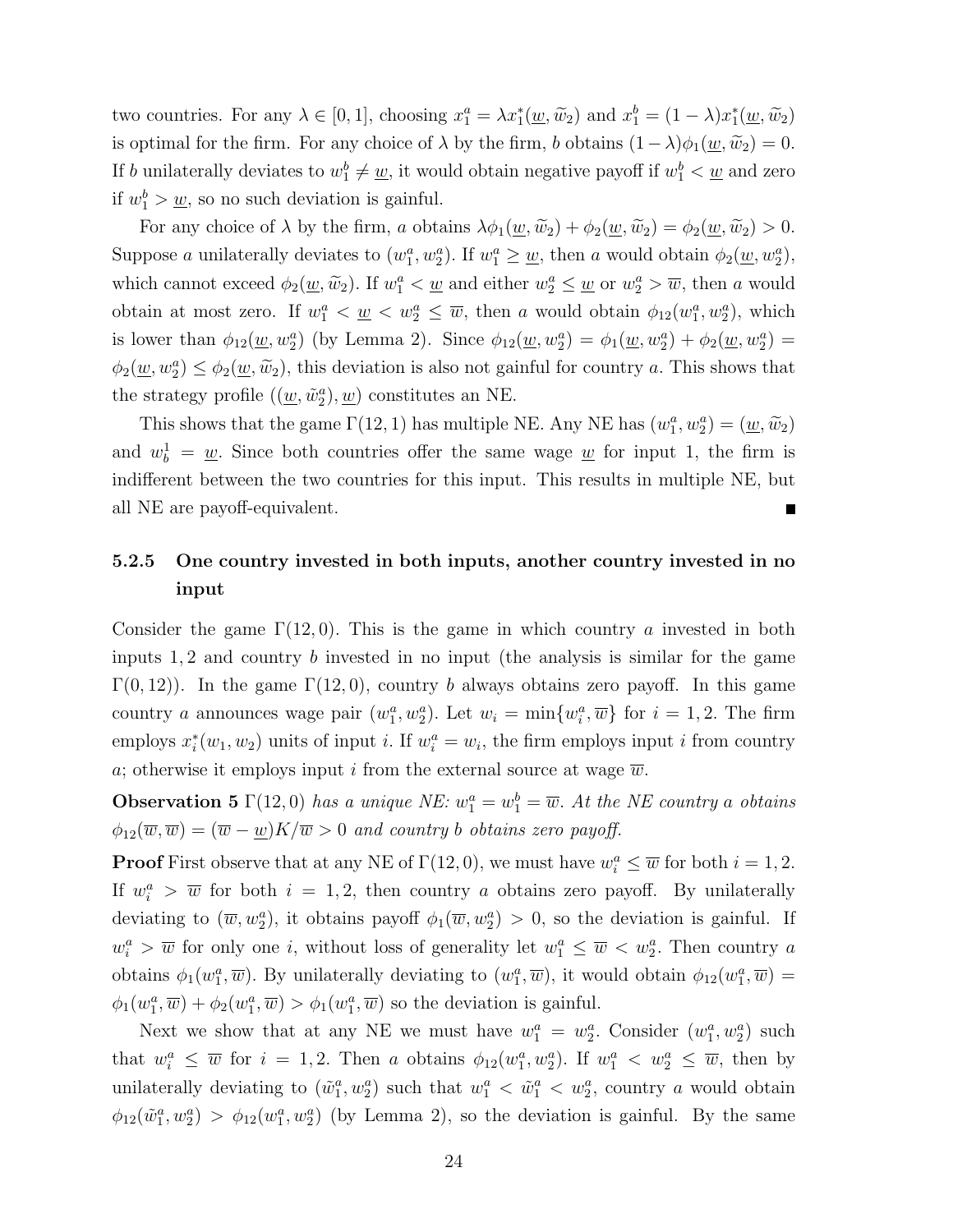reasoning there is a gainful unilateral deviation if  $w_2^a < w_1^a \leq \overline{w}$ .

Finally consider  $(w_1^a, w_2^a)$  such that  $w_1^a = w_2^a = w \leq \overline{w}$ . By (8), a obtains  $\phi_{12}(w, w) =$  $K-\underline{w}(x_1^*)$  $x_1^*(w, w) + x_2^*$  $x_2^*(w, w)$ ). Denoting  $\alpha/(1-\alpha)^{1/(1+\rho)} = t$ , from (13) we have  $x_1^*$  $j_1^*(w, w) =$  $K/w(1+t), x_2^*(w, w) = tK/w(1+t)$ , so that  $x_1^*$  $x_1^*(w, w) + x_2^*$  $\chi_2^*(w, w) = K/w$ . This shows that  $\phi_{12}(w, w)$  is increasing in w and its unique maximizer for  $0 < w \leq \overline{w}$  is attained at  $w = \overline{w}$ . This proves that this game has a unique NE:  $w_1^a = w_1^b = \overline{w}$ . The payoffs are immediate.

#### 5.2.6 Both countries invested in both inputs

Consider the game  $\Gamma(12, 12)$  (the game in which both countries have invested in both inputs 1, 2). In this game, country  $j \in \{a, b\}$  announces wage pair  $(w_1^j)$  $_{1}^{j}, w_{2}^{j}$  $2^j$ ). Let  $w_i = \min\{w_i^a, w_i^b, \overline{w}\}\$ for  $i = 1, 2$ . The firm employs  $x_i^*$  $i(w_1, w_2)$  units of input *i*. If  $\min\{w_i^a, w_i^b\} > \overline{w}$ , the firm employs input i from the external source; otherwise it employs input  $i$  from countries that offer the lowest wage for input  $i$ .

**Observation 6**  $\Gamma(12, 12)$  has a unique NE:  $w_i^a = w_i^b = \underline{w}$  for both  $i = 1, 2$ . At the NE, each country obtains zero payoff.

**Proof** For  $i = 1, 2$ , denote  $w_i = \min\{w_i^a, w_i^b, \overline{w}\}\.$  We prove the result in following steps.

**Step 1:** We cannot have an NE where  $w_i < \underline{w}$  for some  $i = 1, 2$ . To see this, take  $i = 1$  (same reasoning applies for  $i = 2$ ) and consider a strategy profile in which  $w_1 < \underline{w}$ . Then  $\exists$  a country  $j \in \{a, b\}$  such that  $x_1^j = \lambda x_1^*(w_1, w_2)$  for some  $\lambda \in (0, 1]$ . If  $w_2 \leq w$ , then country j obtains at most  $\lambda \phi_1(w_1, w_2) < 0$ . By unilaterally deviating to  $(w, w)$ , country j would obtain zero payoff, so such a deviation is gainful.

Next suppose  $w_2 > w$ . Then  $\exists j \in \{a, b\}$  such that  $x_2^j = \lambda x_2^*(w_1, w_2)$  for some  $\lambda \in [0, 1)$ . Let  $j = a$  (same reasoning applies if  $j = b$ ). There are two possibilities: (i)  $w_1 = w_1^a < w_1^b$  and (ii)  $w_1 = w_1^b \leq w_1^a$ .

Let  $w_1 = w_1^a < w_1^b$ . Then a obtains  $\phi_1(w_1, w_2) + \lambda \phi_2(w_1, w_2)$ . Let a unilaterally deviate to  $(w_1, w_2 - \varepsilon)$  where  $\varepsilon > 0$  and  $w_2 - \varepsilon > w$ . Following this deviation, a would obtain  $\phi_1(w_1, w_2 - \varepsilon) + \phi_2(w_1, w_2 - \varepsilon)$ . Since  $w_2 > w$  and  $\lambda < 1$ , we have  $(1 - \lambda)\phi_2(w_1, w_2) > 0$ . Let  $0 < \delta < (1 - \lambda)\phi_2(w_1, w_2)/2$ . Since  $\phi_i(w_1, w_2)$  is continuous in  $w_2$ , for sufficiently small  $\varepsilon > 0$  we have

$$
\phi_1(w_1, w_2 - \varepsilon) + \phi_2(w_1, w_2 - \varepsilon) > \phi_1(w_1, w_2) + \phi_2(w_1, w_2) - 2\delta > \phi_1(w_1, w_2) + \lambda \phi_2(w_1, w_2)
$$

showing that the deviation is gainful for a.

Let  $w_1 = w_1^b \leq w_1^a$ . Since  $w_1 < \underline{w}$ , in this case a obtains at most  $\lambda \phi_2(w_1, w_2)$ . Let a unilaterally deviate to  $(\underline{w}, w_2-\varepsilon)$  where  $\varepsilon > 0$  and  $w_2-\varepsilon > \underline{w}$ . Following this deviation,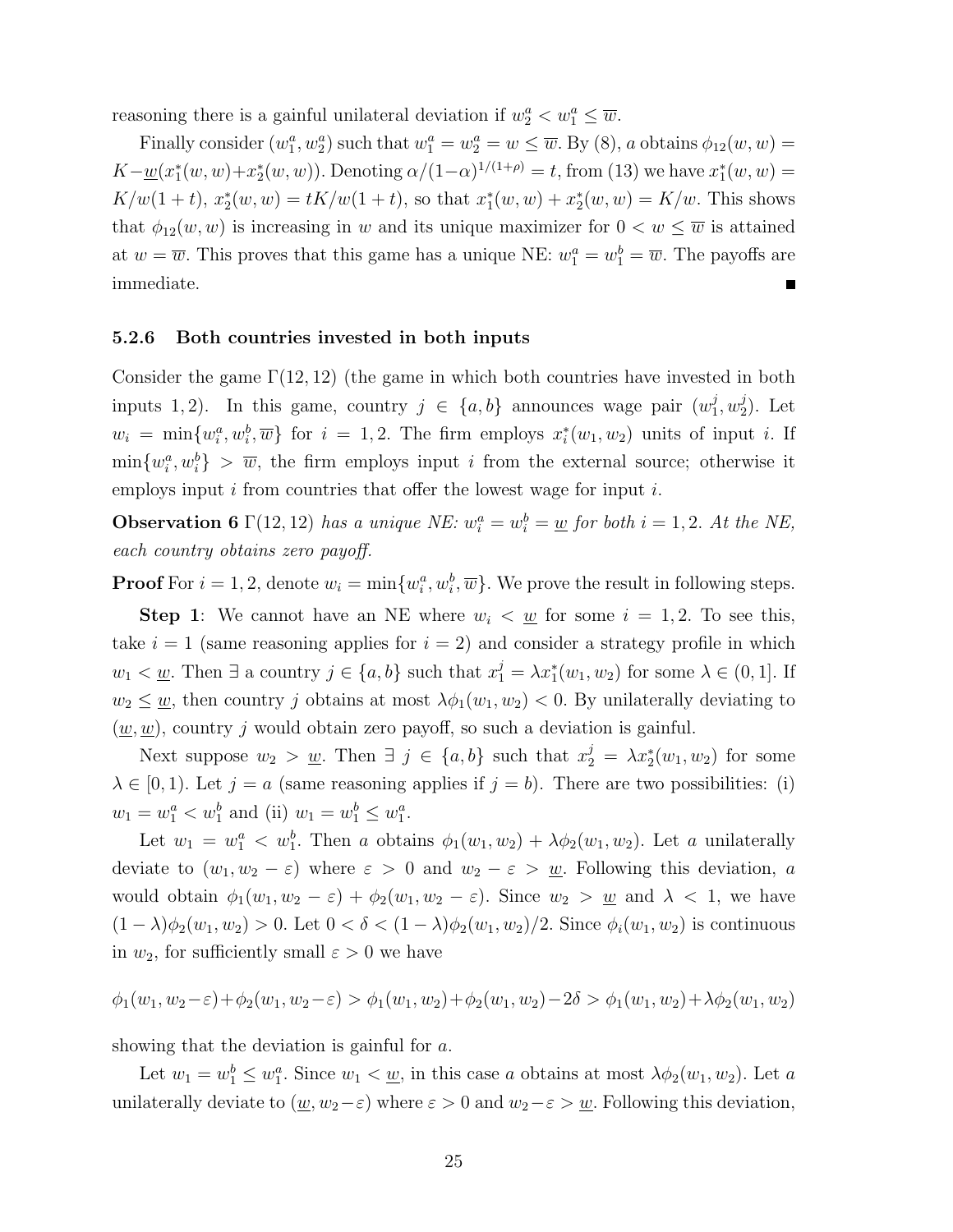a would obtain  $\phi_2(w_1, w_2 - \varepsilon)$ . Since  $w_2 > w$  and  $\lambda < 1$ , we have  $(1 - \lambda)\phi_2(w_1, w_2) > 0$ . Let  $0 < \delta < (1 - \lambda)\phi_2(w_1, w_2)$ . Since  $\phi_2(w_1, w_2)$  is continuous in  $w_2$ , for sufficiently small  $\varepsilon > 0$  we have  $\phi_2(w_1, w_2 - \varepsilon) > \phi_2(w_1, w_2) - \delta > \lambda \phi_2(w_1, w_2)$  showing that the deviation is gainful for a.

**Step 2:** We cannot have an NE where  $w_i > w$  for some  $i = 1, 2$ . To see this, take  $i = 1$  (same reasoning applies for  $i = 2$ ) and consider a strategy profile in which  $w_1 > \underline{w}$ . Then  $\exists j \in \{a, b\}$  such that  $x_1^j = \lambda x_1^*(w_1, w_2)$  for some  $\lambda \in [0, 1)$ . Let  $j = a$ (same reasoning applies for  $j = b$ ). There are two possibilities: (i)  $w_2 = w_2^a \leq w_2^b$  and (ii)  $w_2 = w_2^b < w_2^a$ .

Let  $w_2 = w_2^a \leq w_2^b$ . Since  $w_2 \geq \underline{w}$  (by Step 1), in this case a obtains at most  $\lambda\phi_1(w_1, w_2) + \phi_2(w_1, w_2)$ . Let a unilaterally deviate to  $(w_1 - \varepsilon, w_2 - \varepsilon)$  where  $\varepsilon > 0$  and  $w_1-\varepsilon > \underline{w}$ . Following this deviation, a would obtain  $\phi_1(w_1-\varepsilon, w_2-\varepsilon)+\phi_2(w_1-\varepsilon, w_2-\varepsilon)$ . Since  $w_1 > w$  and  $\lambda < 1$ , we have  $(1-\lambda)\phi_1(w_1, w_2) > 0$ . Let  $0 < \delta < (1-\lambda)\phi_1(w_1, w_2)/2$ . Since  $\phi_1(w_1, w_2)$  is continuous in  $w_1, w_2$ , for sufficiently small  $\varepsilon > 0$  we have

$$
\phi_1(w_1 - \varepsilon, w_2 - \varepsilon) + \phi_2(w_1 - \varepsilon, w_2 - \varepsilon)
$$
  
> 
$$
\phi_1(w_1, w_2) + \phi_2(w_1, w_2) - 2\delta > \lambda \phi_1(w_1, w_2) + \phi_2(w_1, w_2)
$$

showing gainful deviation for a.

Let  $w_2 = w_2^b < w_2^a$ . In this case a obtains  $\lambda \phi_1(w_1, w_2)$ . Let a unilaterally deviate to  $(w_1 - \varepsilon, w_2^a)$  where  $\varepsilon > 0$  and  $w_1 - \varepsilon > w_1$ . Following this deviation, a would obtain  $\phi_1(w_1 - \varepsilon, w_2)$ . Since  $w_1 > w$  and  $\lambda < 1$ , we have  $(1 - \lambda)\phi_1(w_1, w_2) > 0$ . Let  $0 < \delta < (1 - \lambda)\phi_1(w_1, w_2)$ . Since  $\phi_1(w_1, w_2)$  is continuous in  $w_2$ , for sufficiently small  $\varepsilon > 0$  we have  $\phi_1(w_1 - \varepsilon, w_2) > \phi_1(w_1, w_2) - \delta > \lambda \phi_1(w_1, w_2)$  showing gainful deviation for a.

**Step 3**: By Steps 1-2, at any NE, for both  $i = 1, 2$ , we must have  $\min\{w_i^a, w_i^b\} = \underline{w}$ . Now we show that at any NE, we must also have  $\max\{w_i^a, w_i^b\} = \underline{w}$  for both *i*. Consider a strategy profile such that  $\min\{w_i^a, w_i^b\} = \underline{w}$  for both  $i = 1, 2$  and there is some i (say  $i = 1$ ) for which  $\min\{w_1^a, w_1^b\} = \underline{w} < \max\{w_1^a, w_1^b\}$ . Without loss of generality, let  $w_1^a = \underline{w} < w_1^b$ . Since  $\min\{w_i^a, w_i^b\} = \underline{w}$  for both inputs  $i = 1, 2$ , each country obtains zero payoff. Let country a unilaterally deviate to  $(\tilde{w}_1^a, w_2^a)$  such that  $\underline{w} < \tilde{w}_1^a < w_1^b$ . Following this deviation, the firm would employ  $x_1^*$  $j_1^*(\tilde{w}_1^a, \underline{w})$  units of input 1 from country a. So a would obtain  $\phi_1(\tilde{w}_1^a, \underline{w}) > 0$ , making the deviation gainful. This shows that at any NE, for both  $i = 1, 2$ , we must have  $w_i^a = w_i^b = \underline{w}$ .

Finally observe that the strategy profile  $((w_1^a, w_2^a), (w_1^b, w_2^b))$  such that  $w_i^a = w_i^b = \underline{w}_i$ for both  $i = 1, 2$  is indeed an NE. This is because at this strategy profile each country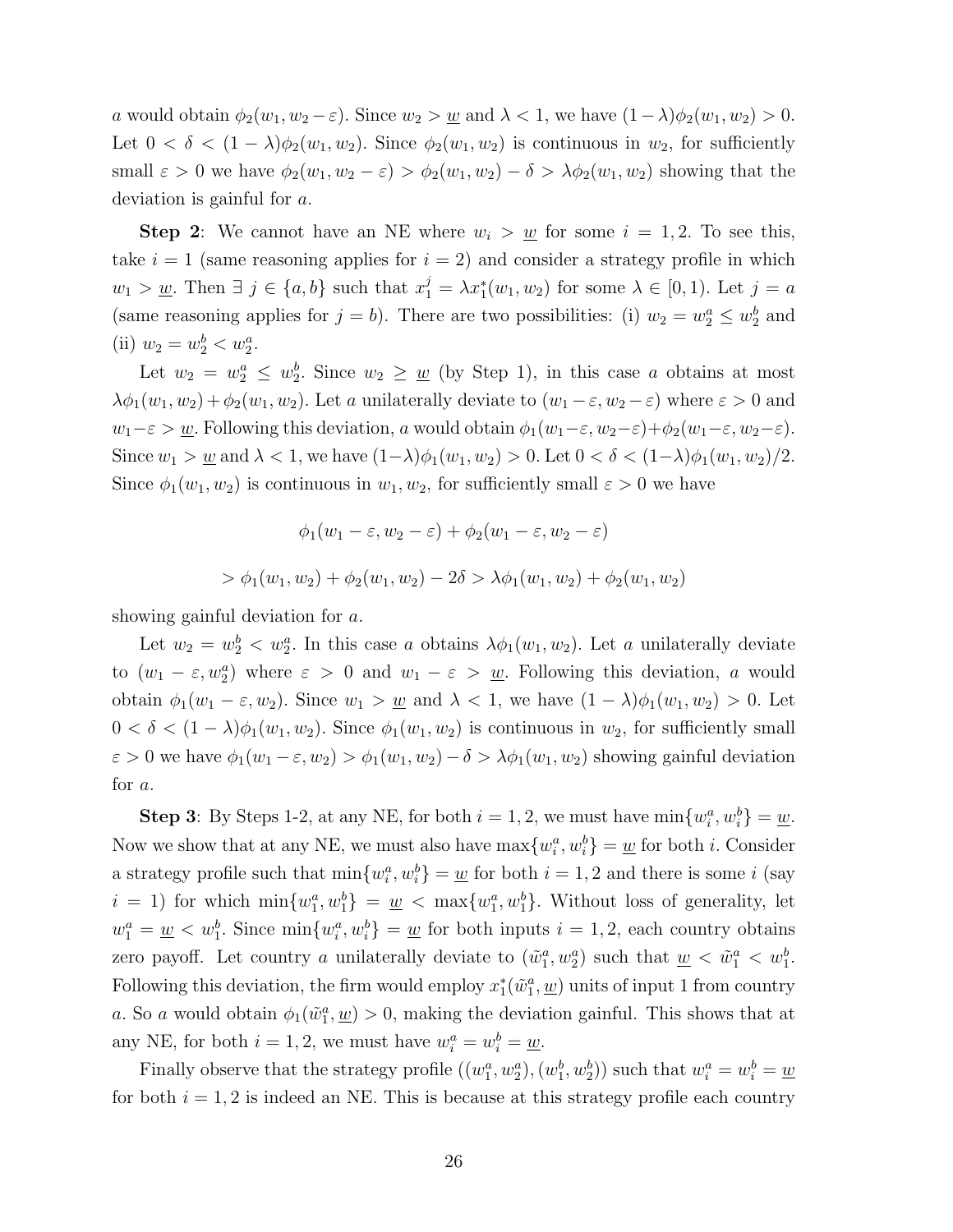gets zero payoff and there is no unilateral deviation that gives positive payoff to a country.

# Endnotes

- 1. In a recent paper, Cueto (2017) provides a convenient list of the dimensions along which such dilution has been noted.
- 2. Strictly speaking, the function  $F$  is the revenue of the firm, but revenue and profit are operationally equivalent in our model. Calling F the profit function enables us to better interpret our results.
- 3. We make the tie-breaking assumption that if a country sets a wage exactly equal to  $\overline{w}$ , the firm employs labour from that country rather than using its outside option.
- 4. For example, take  $\varepsilon_i = (\underline{w}^i + \overline{w})/2$  in Case 1 and  $\varepsilon_i = \delta \overline{w}$  in Case 2 of (I)(i).

# Acknowledgements

We are grateful to a number of seminar and conference participants for their comments. We thank Department of Economics and Related Studies, University of York for an RIS fund which facilitated a visit by Sen during which some of this work was done.

# References

Antras, P., Yeaple, S.R. 2014. Multinational firms and the structure of international trade, Handbook of International Economics, 4:55-130.

Arrow, K., Chenery, H., Minhas, B., Solow, R. (1961). Capital-labour Substitution and economic efficiency, Review of Economics and Statistics, 43:225-250.

Baldwin, R.E., Krugman, P. (2004). Agglomeration, integration and tax harmonisation, European Economic Review, 48:1-23.

Cueto, J. C. (2017). Reducing the race to the bottom: A primer on a global floor for minimum wages, Investigacion Economica, 76:33-51.

Davies, R.B., Vadlamannati, K.C. (2013). A race to the bottom in labour standards? An empirical investigation, Journal of Development Economics, 103:1-14.